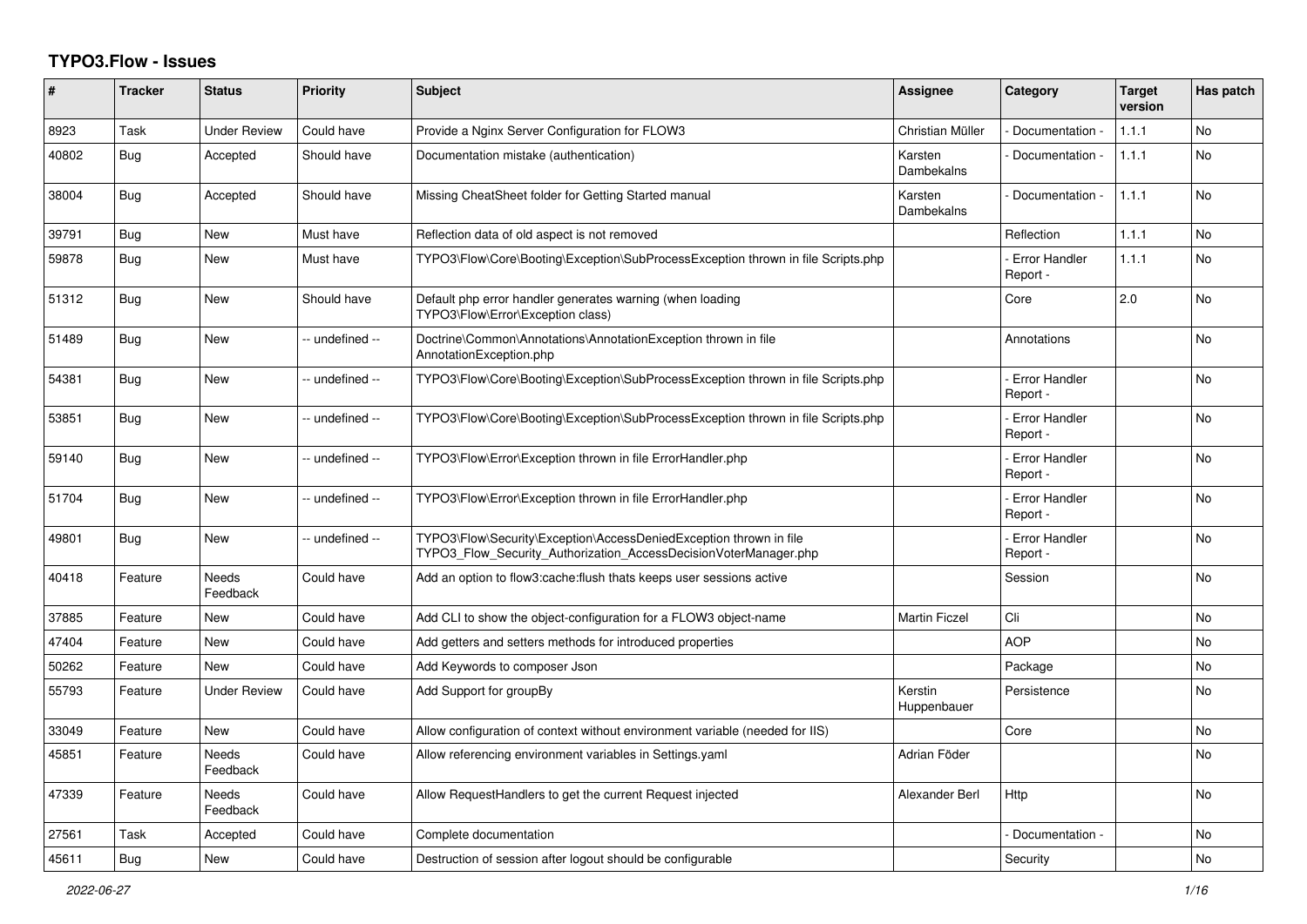| #     | <b>Tracker</b> | <b>Status</b>     | <b>Priority</b> | <b>Subject</b>                                                                                             | <b>Assignee</b>       | Category                  | Target<br>version | Has patch |
|-------|----------------|-------------------|-----------------|------------------------------------------------------------------------------------------------------------|-----------------------|---------------------------|-------------------|-----------|
| 3587  | Feature        | <b>New</b>        | Could have      | Enforce validation rules for value objects already in constructor                                          |                       | Validation                |                   |           |
| 37831 | Task           | New               | Could have      | Evaluate using PHP 5.4's internal web server for Functional Testing                                        |                       | - Testing -               |                   | No        |
| 45640 | Bug            | <b>New</b>        | Could have      | Every relation is set to cascade=all if the related entity is no aggregate root                            |                       | Persistence               |                   | No        |
| 6602  | Feature        | <b>New</b>        | Could have      | Implement after invocation handling                                                                        | Andreas Förthner      | Security                  |                   |           |
| 6601  | Task           | On Hold           | Could have      | Introduce a new roles definition syntax including runtime constraints                                      | Andreas Förthner      | Security                  |                   |           |
| 48409 | Feature        | <b>New</b>        | Could have      | Introduce new Annotation "Slot" for wiring signal and slots                                                |                       | SignalSlot                |                   | <b>No</b> |
| 50869 | <b>Bug</b>     | <b>New</b>        | Could have      | key() invoked on object                                                                                    |                       |                           |                   | No        |
| 45386 | Bug            | <b>New</b>        | Could have      | Package::buildArrayOfClassFiles tries to determine class names from file paths                             |                       |                           |                   | <b>No</b> |
| 52185 | <b>Bug</b>     | New               | Could have      | PositionalArraySorter should detect recursive dependencies                                                 |                       | Utility                   |                   | No        |
| 31484 | Feature        | Needs<br>Feedback | Could have      | possibility to modify inner workings of proxy class builder                                                |                       |                           |                   | No        |
| 50342 | <b>Bug</b>     | <b>New</b>        | Could have      | PropertyMapper: Use of interface method before implementation check                                        |                       |                           |                   | No        |
| 55953 | Task           | New               | Could have      | Repair and streamline ValueObject support                                                                  |                       | Persistence               |                   | No        |
| 34133 | Feature        | New               | Could have      | RFC: Handle Semicolons in Path part of URIs as Scoped Path Parameters                                      |                       | Property                  |                   | No        |
| 39788 | Feature        | <b>New</b>        | Could have      | RFC: Repository based NotExistsValidator                                                                   |                       | Validation                |                   | No        |
| 49039 | Feature        | New               | Could have      | RFC: Use PSR-3 logger interface in Flow                                                                    |                       | Log                       |                   | No        |
| 31339 | Task           | On Hold           | Could have      | Search                                                                                                     |                       | Documentation -           |                   | No        |
| 8981  | Feature        | <b>New</b>        | Could have      | Security/Performance: Provide Webserver Configuration file for common webservers -<br>do not use .htaccess |                       |                           |                   |           |
| 38222 | Feature        | <b>New</b>        | Could have      | Step execution signals with concrete name                                                                  |                       | Core                      |                   | <b>No</b> |
| 55719 | Feature        | <b>New</b>        | Could have      | Support additional Resource Folders                                                                        |                       |                           |                   | No        |
| 46050 | Feature        | New               | Could have      | To decouple log file writing at Logger->logException                                                       |                       | Log                       |                   | No        |
| 52005 | <b>Bug</b>     | <b>New</b>        | Could have      | TYPO3\Flow\Error\Exception thrown in file ErrorHandler.php                                                 |                       | - Error Handler<br>Report |                   | <b>No</b> |
| 54181 | Bug            | <b>New</b>        | Could have      | Use date_default_timezone_get() instead of ini_get('date.timezone')                                        |                       | Core                      |                   | Yes       |
| 35388 | Feature        | <b>New</b>        | Could have      | Use the current package as default for translations within controllers                                     |                       | 118n                      |                   | No.       |
| 64842 | Feature        | New               | Could have      | Validation of Property should also happen before Property Mapping.                                         |                       |                           |                   | No        |
| 41727 | Bug            | Accepted          | Should have     | @Flow\ldentity and @ORM\InheritanceType("JOINED") can't be used together                                   | Karsten<br>Dambekalns |                           |                   | No        |
| 50901 | Feature        | New               | Should have     | @IgnoreValidation also for class fields                                                                    |                       | Validation                |                   | No        |
| 29387 | Feature        | Needs<br>Feedback | Should have     | A token with wrong credentials should throw an exception                                                   | Andreas Förthner      | Security                  |                   |           |
| 39910 | Feature        | Accepted          | Should have     | Ability to query user based on roles                                                                       |                       | Security                  |                   | No        |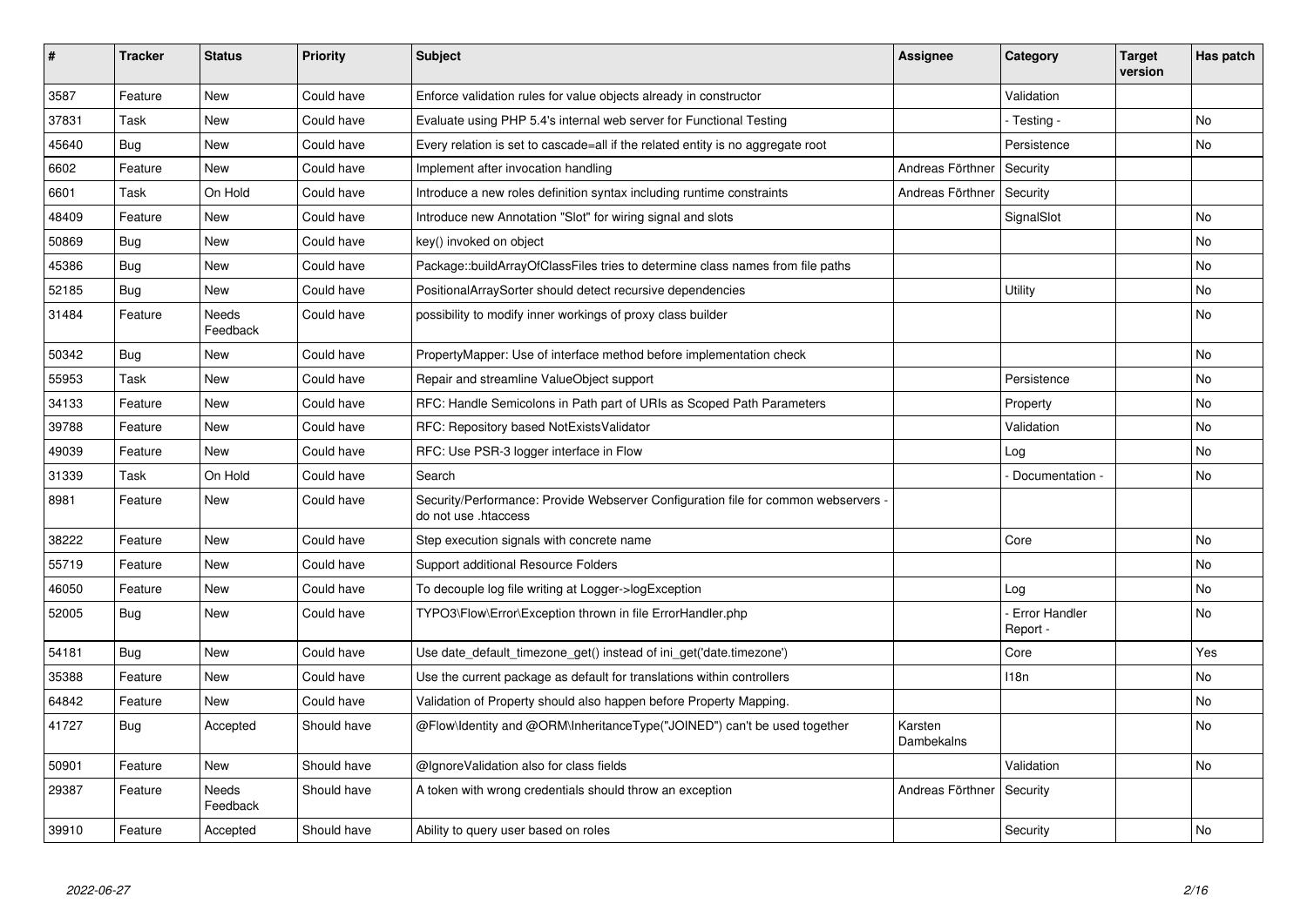| #     | <b>Tracker</b> | <b>Status</b>       | <b>Priority</b> | Subject                                                                                            | Assignee              | Category    | <b>Target</b><br>version | Has patch |
|-------|----------------|---------------------|-----------------|----------------------------------------------------------------------------------------------------|-----------------------|-------------|--------------------------|-----------|
| 28319 | <b>Bug</b>     | Needs<br>Feedback   | Should have     | Access denied will be logged at the wrong location in nested calls                                 |                       | Security    |                          | No        |
| 39088 | Feature        | New                 | Should have     | Add a sgnalslot before compilation                                                                 |                       | Core        |                          | No        |
| 62740 | Bug            | <b>New</b>          | Should have     | Add check on literal in TypeHandlingUtility::isCollectionType                                      |                       | Utility     |                          | No        |
| 43082 | Feature        | Needs<br>Feedback   | Should have     | Add CLI support for scaffolding models, views, controller                                          |                       |             |                          | No        |
| 26943 | Feature        | Needs<br>Feedback   | Should have     | Add i18n support to domain models                                                                  | Karsten<br>Dambekalns | 118n        |                          | No        |
| 43841 | Feature        | New                 | Should have     | Add package support to validation errors                                                           |                       |             |                          | No        |
| 890   | Feature        | New                 | Should have     | Add priority for advice chains                                                                     | Robert Lemke          | <b>AOP</b>  |                          |           |
| 27322 | Feature        | On Hold             | Should have     | Add support for Appserver-in-PHP, which could result in much faster executions.                    | Christopher<br>Hlubek |             |                          | No        |
| 59672 | Feature        | <b>Under Review</b> | Should have     | Add support for Doctrine 2.5 embeddables                                                           | Alexander Berl        | Persistence |                          | No        |
| 42550 | Task           | <b>Under Review</b> | Should have     | Add top-level .htaccess to block everything but Web                                                | Karsten<br>Dambekalns |             |                          | No        |
| 36955 | Feature        | New                 | Should have     | Add type filter to var_dump()                                                                      |                       | Error       |                          | No        |
| 46216 | Feature        | <b>New</b>          | Should have     | Add wincache cache backend                                                                         |                       | Cache       |                          | No        |
| 46816 | Feature        | New                 | Should have     | Add xcache cache backend                                                                           |                       | Cache       |                          | No        |
| 51459 | Feature        | New                 | Should have     | Allow catching of particular exceptions on property mapping                                        |                       | <b>MVC</b>  |                          | No        |
| 57763 | Feature        | New                 | Should have     | Allow controller / package / action as params in<br>\TYPO3\Fluid\ViewHelpers\Form\ButtonViewHelper |                       |             |                          | No        |
| 3312  | Feature        | Needs<br>Feedback   | Should have     | Allow for easy logging by annotations                                                              | Robert Lemke          | Log         |                          |           |
| 28231 | Feature        | New                 | Should have     | Allow output to STDERR for CLI Response                                                            |                       | <b>MVC</b>  |                          |           |
| 49050 | Feature        | New                 | Should have     | Allow Subqueries in QueryInterface                                                                 |                       | Persistence |                          | No        |
| 55954 | Bug            | New                 | Should have     | Associations to ValueObjects should not be cascade all'd                                           |                       |             |                          | No        |
| 36508 | Bug            | New                 | Should have     | AuthenticationProvider Request Patterns                                                            |                       | Security    |                          | No        |
| 33587 | Feature        | New                 | Should have     | Automatically remove unused Resources                                                              |                       | Resource    |                          | No        |
| 55199 | Feature        | New                 | Should have     | Avoid Buffering of Shell output                                                                    |                       | Cli         |                          | No        |
| 53189 | <b>Bug</b>     | New                 | Should have     | Blog tutorial no longer works                                                                      | Philipp Maier         |             |                          | No        |
| 59023 | <b>Bug</b>     | New                 | Should have     | BooleanConverter should not convert empty values to boolean                                        |                       | Property    |                          | No        |
| 50080 | Bug            | Needs<br>Feedback   | Should have     | Broken concept for CLI/Web separation                                                              | Karsten<br>Dambekalns | Core        |                          | No        |
| 54446 | <b>Bug</b>     | New                 | Should have     | Cache filebackend 'include_once'                                                                   |                       | Cache       |                          | No        |
| 58744 | <b>Bug</b>     | New                 | Should have     | Can not split configuration in settings yaml                                                       |                       |             |                          | No        |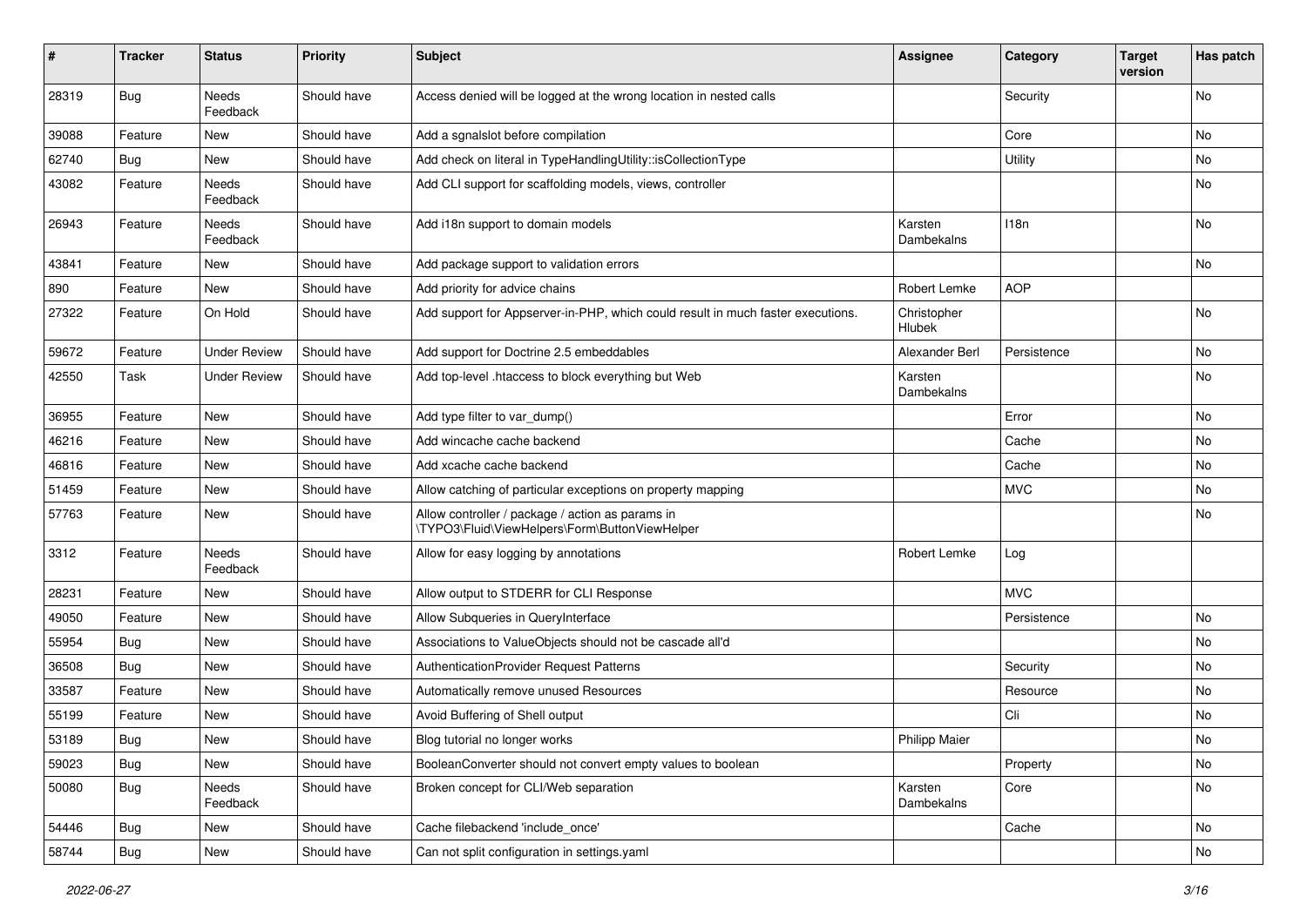| $\vert$ # | <b>Tracker</b> | <b>Status</b>            | <b>Priority</b> | <b>Subject</b>                                                                 | <b>Assignee</b>             | Category      | <b>Target</b><br>version | Has patch |
|-----------|----------------|--------------------------|-----------------|--------------------------------------------------------------------------------|-----------------------------|---------------|--------------------------|-----------|
| 52430     | Bug            | <b>New</b>               | Should have     | Cannot convert from UUID to auto-increment ID                                  |                             |               |                          | <b>No</b> |
| 28016     | <b>Bug</b>     | Needs<br>Feedback        | Should have     | Cascade remove of cleared ArrayCollection                                      | Karsten<br>Dambekalns       | Persistence   |                          | No        |
| 41900     | Feature        | Accepted                 | Should have     | Check for duplicate PSR-0 autoload namespaces                                  | Christian Jul<br>Jensen     | Package       |                          | No        |
| 30933     | Feature        | <b>Needs</b><br>Feedback | Should have     | Check for unique constraints on add()                                          | Karsten<br>Dambekalns       | Persistence   |                          | No        |
| 41414     | Task           | Needs<br>Feedback        | Should have     | Check packageKey naming / file structure below Packages/Vendor                 |                             | Package       |                          | <b>No</b> |
| 8463      | Feature        | New                      | Should have     | Check security policy for objects reconstituted in the session scope           |                             | Security      |                          |           |
| 8462      | Feature        | New                      | Should have     | Check subobjects in query rewriting                                            |                             | Security      |                          |           |
| 52909     | <b>Bug</b>     | New                      | Should have     | Class Loader fallback to non-proxy hides fatal errors                          |                             | Core          |                          | <b>No</b> |
| 53533     | <b>Bug</b>     | New                      | Should have     | Class reflection assumes reverse PSR-0, can lead to fail in autoloader         |                             | Reflection    |                          | No        |
| 30428     | Feature        | New                      | Should have     | Cloning of request arguments                                                   |                             | <b>MVC</b>    |                          |           |
| 48167     | Feature        | Accepted                 | Should have     | Command line account and role browsing                                         | Adrian Föder                | Security      |                          | No        |
| 46910     | Feature        | New                      | Should have     | Composer integration - PackageStates.php                                       |                             |               |                          | No        |
| 57437     | <b>Bug</b>     | New                      | Should have     | Composer package replacement is not supported                                  |                             | Package       |                          | No        |
| 59442     | <b>Bug</b>     | <b>Under Review</b>      | Should have     | Composite primary keys including foreign entity don't work                     |                             | Persistence   |                          | No        |
| 29972     | Feature        | <b>Under Review</b>      | Should have     | Configurable Redirects                                                         | <b>Tim Kandel</b>           | MVC - Routing |                          | <b>No</b> |
| 33710     | Feature        | New                      | Should have     | Configuration based on Domain                                                  |                             |               |                          | No        |
| 53224     | <b>Bug</b>     | New                      | Should have     | Constructor in subclass breaks call chain leading to missing identifier / uuid |                             | Object        |                          | No        |
| 33937     | Feature        | Accepted                 | Should have     | Convenience method to resolve public "resource://" paths                       | Karsten<br>Dambekalns       | Resource      |                          | No        |
| 56573     | <b>Bug</b>     | New                      | Should have     | Converting by Flow\Identity                                                    |                             | Persistence   |                          | No        |
| 65684     | <b>Bug</b>     | New                      | Should have     | Could not acquire lock for ClassLoader cache creation                          | Sebastian Heuer             |               |                          | No        |
| 46066     | Bug            | New                      | Should have     | Currency formatter uses wrong format for ISO 4217 currency codes               |                             | 118n          |                          | No        |
| 51286     | Task           | New                      | Should have     | Custom error views should introduce a controller context somehow               |                             |               |                          | No        |
| 49806     | Task           | Accepted                 | Should have     | Date formatting should care about the time zone                                | Adrian Föder                | 118n          |                          | No        |
| 26986     | Feature        | Accepted                 | Should have     | Debug toolbar                                                                  | Christian Müller            |               |                          | No        |
| 44712     | Task           | Accepted                 | Should have     | Decouple Argument-Building in the HTTP-Request-Constructor                     |                             | Http          |                          | No        |
| 48430     | <b>Bug</b>     | New                      | Should have     | Default validator-messages are not correctly formatted                         |                             |               |                          | No        |
| 44244     | <b>Bug</b>     | New                      | Should have     | defaultOrderings aren't applied on related objects                             |                             | Persistence   |                          | No        |
| 29425     | <b>Bug</b>     | New                      | Should have     | Deletion of a blog post with resources fails with FK constraint error          |                             | Persistence   |                          |           |
| 5442      | Feature        | New                      | Should have     | Destroy session / logout user on deleting an account                           | Andreas Förthner   Security |               |                          |           |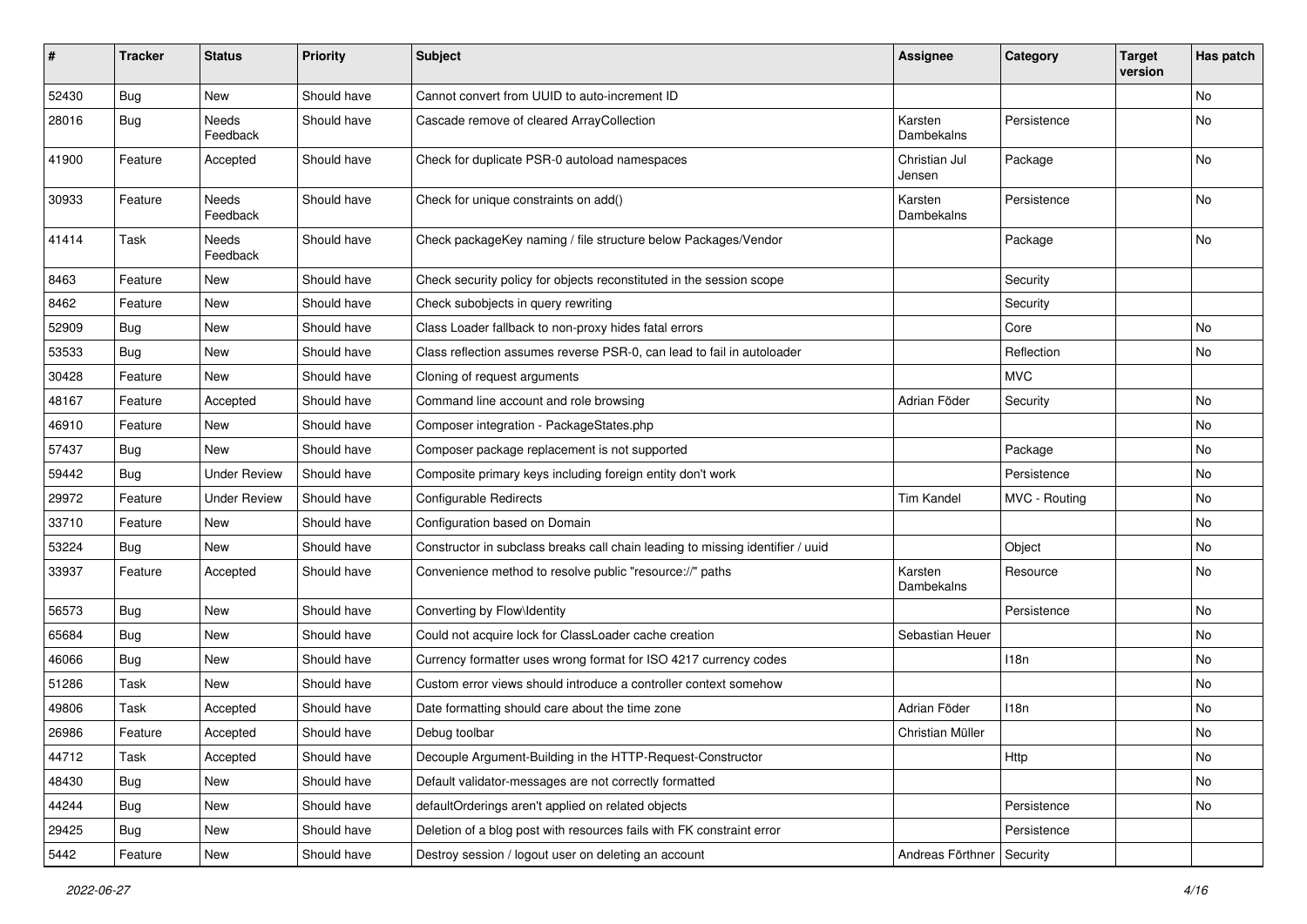| ∦     | <b>Tracker</b> | <b>Status</b>            | <b>Priority</b> | <b>Subject</b>                                                                                               | <b>Assignee</b>       | Category                  | <b>Target</b><br>version | Has patch |
|-------|----------------|--------------------------|-----------------|--------------------------------------------------------------------------------------------------------------|-----------------------|---------------------------|--------------------------|-----------|
| 46823 | Task           | Accepted                 | Should have     | Detect APC and APCu correctly                                                                                |                       | Cache                     |                          | <b>No</b> |
| 30890 | Feature        | Accepted                 | Should have     | Developer Toolbar                                                                                            | Christian Müller      | <b>MVC</b>                |                          | <b>No</b> |
| 55831 | Feature        | <b>New</b>               | Should have     | Different scenarios for session settings                                                                     |                       |                           |                          | <b>No</b> |
| 54146 | Bug            | <b>New</b>               | Should have     | Different sorting of arguments in ACL Patterns doesnt work                                                   | Christian Müller      | Security                  |                          | <b>No</b> |
| 58408 | Task           | <b>New</b>               | Should have     | Disable manualy persisting                                                                                   |                       |                           |                          | <b>No</b> |
| 37354 | Bug            | Accepted                 | Should have     | Do not apply generateValueHash() and generateUuid() if custom identifier is used                             | Karsten<br>Dambekalns | Persistence               |                          | <b>No</b> |
| 51188 | Bug            | <b>New</b>               | Should have     | Doctrine does not respect AOP-injected properties                                                            |                       | Persistence               |                          | No        |
| 35030 | Feature        | <b>Under Review</b>      | Should have     | Dynamic locale detection                                                                                     | Karsten<br>Dambekalns | 118n                      |                          | No        |
| 53177 | Feature        | <b>New</b>               | Should have     | entity resource policy value support for `this`                                                              |                       | Security                  |                          | No        |
| 47236 | Bug            | <b>Needs</b><br>Feedback | Should have     | Error at offset 6279 of 6338                                                                                 |                       |                           |                          | <b>No</b> |
| 43967 | Bug            | <b>New</b>               | Should have     | Error in evaluating orphanRemoval in Flow Annotation driver                                                  |                       | Persistence               |                          | No        |
| 48873 | <b>Bug</b>     | <b>New</b>               | Should have     | Error when calling resourceManager->deleteResource on unpublished Resource                                   |                       | Error Handler<br>Report - |                          | <b>No</b> |
| 40410 | Bug            | Needs<br>Feedback        | Should have     | Exception when using Apc, Memcached of Redis cache backend for reflection status<br>and object configuration | Karsten<br>Dambekalns | Cache                     |                          | No        |
| 52945 | Bug            | <b>New</b>               | Should have     | Excluded classes should only be excluded from reflection but still autoloaded                                |                       |                           |                          | <b>No</b> |
| 32607 | Feature        | <b>Needs</b><br>Feedback | Should have     | Export localized strings for JS consumption                                                                  | Karsten<br>Dambekalns | 118 <sub>n</sub>          |                          | <b>No</b> |
| 53262 | Bug            | <b>New</b>               | Should have     | FileBakend have some race condition                                                                          | Dominique Feyer       | Cache                     |                          | Yes       |
| 55306 | Bug            | <b>Under Review</b>      | Should have     | Filenames should not exceed 255 characters                                                                   | Christian Müller      |                           |                          | <b>No</b> |
| 43192 | Bug            | Accepted                 | Should have     | findByIdentifier() for non-persisted objects not working for custom identifier properties                    | Karsten<br>Dambekalns | Persistence               |                          | <b>No</b> |
| 36510 | Feature        | <b>New</b>               | Should have     | <b>Firewall Redirect?</b>                                                                                    |                       |                           |                          | No        |
| 59366 | <b>Bug</b>     | <b>Under Review</b>      | Should have     | fix* lifecycle callbacks should not be registered for unproxied entities                                     |                       | Persistence               |                          | No        |
| 32574 | Bug            | Accepted                 | Should have     | FLOW3 enters fork bombs when using cgi-fcgi vs cli                                                           | Karsten<br>Dambekalns | Core                      |                          | No        |
| 3306  | Feature        | Accepted                 | Should have     | Flush routes cache automatically on class file modifications                                                 | Robert Lemke          | <b>MVC</b>                |                          |           |
| 58193 | Bug            | <b>Under Review</b>      | Should have     | Forward-port changelogs to master branch                                                                     | Karsten<br>Dambekalns |                           |                          | No        |
| 31002 | <b>Bug</b>     | <b>New</b>               | Should have     | Generated sleep method handles static properties as members.                                                 |                       | Reflection                |                          |           |
| 46010 | Bug            | <b>New</b>               | Should have     | Generating a DiscriminatorMap with base class in different namespace does not work                           |                       | Persistence               |                          | <b>No</b> |
| 47429 | Bug            | <b>New</b>               | Should have     | Global policy files no longer allowed                                                                        |                       | Security                  |                          | No        |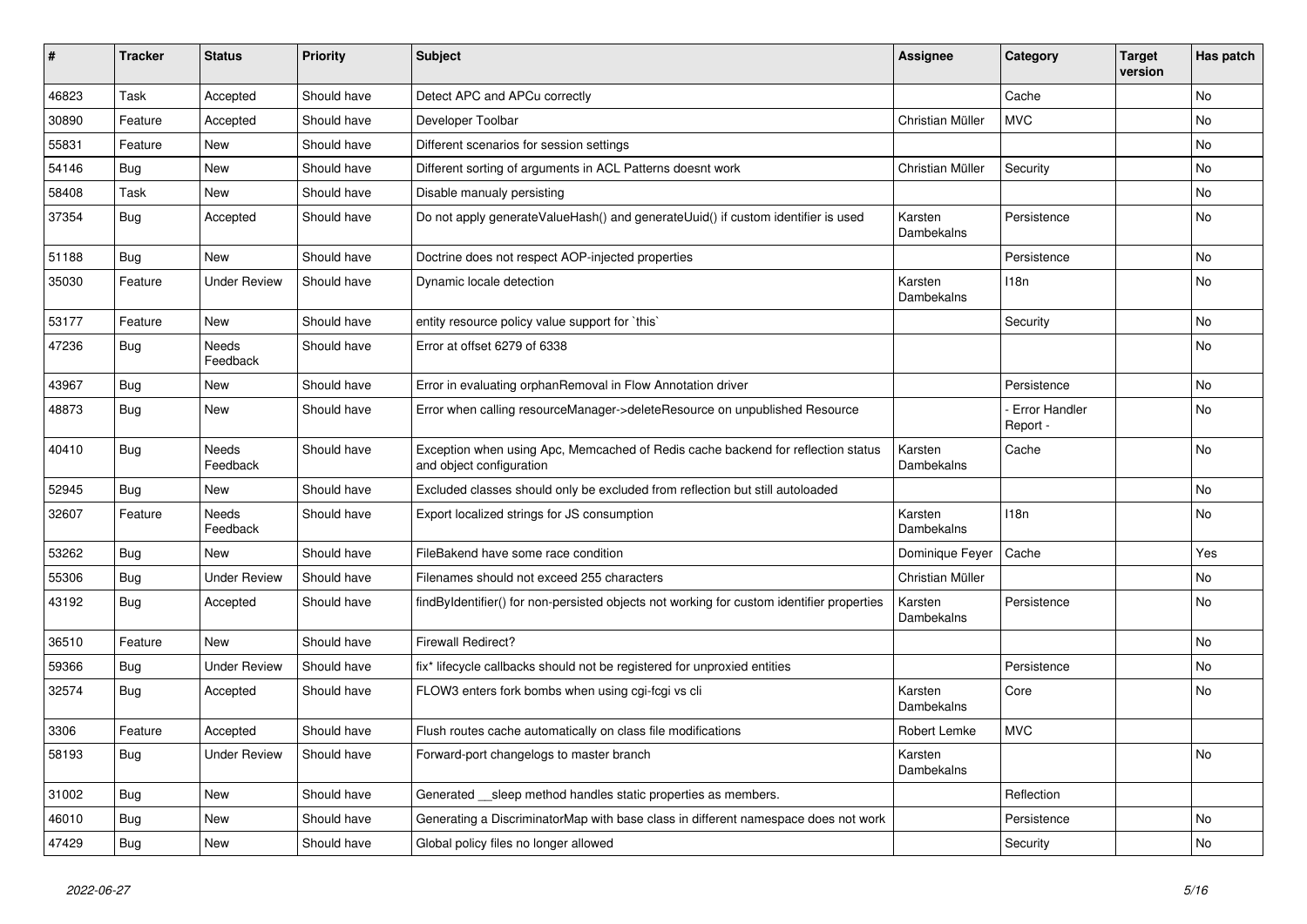| #     | Tracker          | <b>Status</b>       | <b>Priority</b> | <b>Subject</b>                                                                                        | <b>Assignee</b>              | Category      | <b>Target</b><br>version | Has patch |
|-------|------------------|---------------------|-----------------|-------------------------------------------------------------------------------------------------------|------------------------------|---------------|--------------------------|-----------|
| 56602 | Major<br>Feature | <b>New</b>          | Should have     | Handling Of Multi Identity Entities                                                                   |                              | Persistence   |                          | <b>No</b> |
| 58184 | Major<br>Feature | New                 | Should have     | HTTP request argument building for different use cases                                                |                              | Http          |                          | No        |
| 36495 | Bug              | New                 | Should have     | HTTP Response is sent before persistence preventing Exceptions to be displayed on<br>redirect         |                              | Persistence   |                          | <b>No</b> |
| 28136 | Feature          | New                 | Should have     | HTTP Semantics for Transactions and more                                                              |                              | Persistence   |                          | No        |
| 51763 | Bug              | New                 | Should have     | HttpRequest always returns content of the current request                                             |                              | <b>Http</b>   |                          | <b>No</b> |
| 59084 | Bug              | New                 | Should have     | if 403 Exception show reason                                                                          |                              |               |                          | No        |
| 41533 | Bug              | Needs<br>Feedback   | Should have     | Ignored object-validation in editAction when redirecting back from updateAction                       |                              |               |                          | No        |
| 48596 | <b>Bug</b>       | <b>Under Review</b> | Should have     | Ignored Tags configuration should be easier to configure from packages                                | Alexander Berl               | Configuration |                          | <b>No</b> |
| 3621  | Feature          | New                 | Should have     | Implement dynamic firewall filter registration                                                        | Andreas Förthner             | Security      |                          |           |
| 6178  | Feature          | New                 | Should have     | Implement FileType and FileSize validators                                                            |                              | Validation    |                          |           |
| 35709 | Task             | New                 | Should have     | Implement global Command aliases                                                                      |                              | Cli           |                          | No        |
| 6712  | Feature          | Accepted            | Should have     | Implement mixin support                                                                               | Robert Lemke                 | <b>AOP</b>    |                          |           |
| 32985 | Feature          | New                 | Should have     | Implement Processing Rules when merging numerically-indexed arrays                                    |                              | Utility       |                          | No        |
| 33258 | Major<br>Feature | Accepted            | Should have     | Implement support for Assetic                                                                         |                              |               |                          | No        |
| 3585  | Major<br>Feature | <b>New</b>          | Should have     | Implement support for value objects                                                                   |                              |               |                          | No        |
| 3619  | Feature          | <b>New</b>          | Should have     | Implement System Policy Support/System Security                                                       | Andreas Förthner             | Security      |                          |           |
| 46063 | Feature          | New                 | Should have     | Implement username password provider with "remember me" persistent cookie                             | Christopher<br><b>Hlubek</b> | Security      |                          | No        |
| 50382 | Task             | New                 | Should have     | Impossible to use arguments in CLI that are added by overriding<br>initializeCommandMethodArguments() |                              | Command       |                          | No        |
| 41832 | Task             | New                 | Should have     | Improve error handling for incompatible packages                                                      | Christian Jul<br>Jensen      | Package       |                          | No        |
| 46009 | Task             | New                 | Should have     | Improve error message for missing class in Flow annotation driver                                     |                              | Persistence   |                          | No        |
| 36840 | Task             | Accepted            | Should have     | Improve exception for wrong locales                                                                   | Karsten<br>Dambekalns        | 118n          |                          | No        |
| 58773 | Bug              | Accepted            | Should have     | Improve NoMatchingRouteException                                                                      | Bastian<br>Waidelich         | MVC - Routing |                          | No        |
| 35970 | Task             | New                 | Should have     | Improve performance of Utility/Arrays::integerExplode by using array_map                              |                              |               |                          | No        |
| 51811 | <b>Bug</b>       | New                 | Should have     | Improve session handle when the authenticated account is removed from persitance                      | Dominique Feyer              |               |                          | Yes       |
| 51530 | Task             | New                 | Should have     | Improve speed of Files::readDirectoryRecursively using RecursiveDirectoryIterator?                    |                              |               |                          | No        |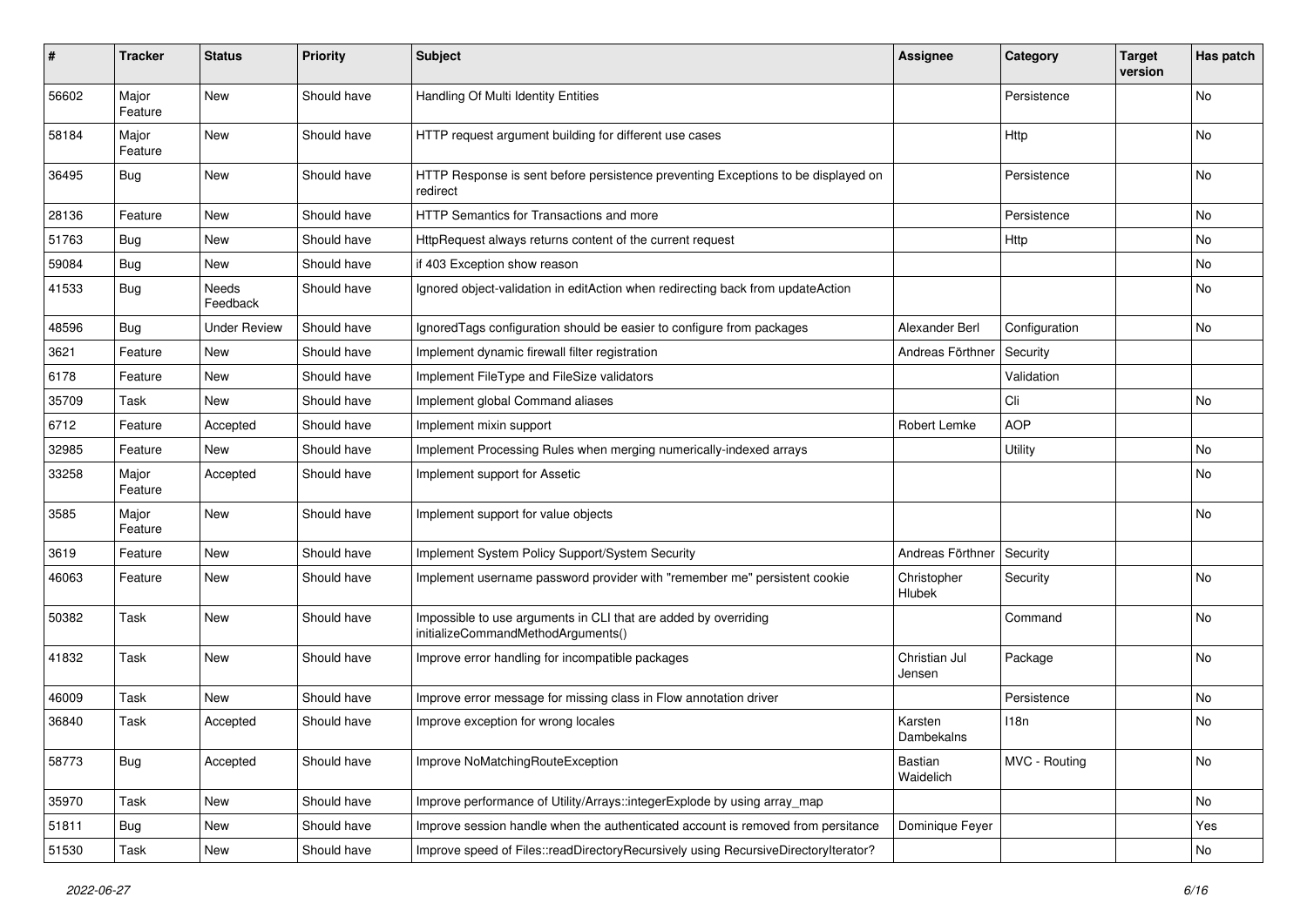| #     | <b>Tracker</b> | <b>Status</b>            | <b>Priority</b> | <b>Subject</b>                                                                                    | <b>Assignee</b>       | Category      | <b>Target</b><br>version | Has patch      |
|-------|----------------|--------------------------|-----------------|---------------------------------------------------------------------------------------------------|-----------------------|---------------|--------------------------|----------------|
| 37372 | Feature        | Accepted                 | Should have     | Inheritance in ORM should be configured automatically                                             | Karsten<br>Dambekalns | Persistence   |                          | <b>No</b>      |
| 41807 | Task           | <b>Under Review</b>      | Should have     | Initialize the eventmanager in the EntityManagerInterface                                         |                       | Persistence   |                          | <b>No</b>      |
| 27088 | Bug            | On Hold                  | Should have     | initializeObject() is called too early when reconstructing entities                               |                       | Object        |                          | <b>No</b>      |
| 33293 | Bug            | <b>New</b>               | Should have     | Injection to private variable results in injection of the the wrong class                         |                       |               |                          | No             |
| 57450 | <b>Bug</b>     | <b>New</b>               | Should have     | International E-Mail addresses (umlauts, etc.) are not validated correctly                        |                       | Validation    |                          | No             |
| 27045 | Bug            | New                      | Should have     | Introduced properties are not available in the reflection service during a compile run            |                       | <b>AOP</b>    |                          |                |
| 57815 | Bug            | <b>New</b>               | Should have     | Invalid resources are saved in the persistent resources folder                                    |                       | Resource      |                          | No             |
| 35083 | Bug            | <b>New</b>               | Should have     | involving SecurityContext in Widget's __wakeup situation leads to an exception                    |                       | Object        |                          | N <sub>o</sub> |
| 51972 | Bug            | <b>New</b>               | Should have     | Joins for every deep property constraint make cartesian selection                                 | Adrian Föder          |               |                          | Yes            |
| 54037 | Feature        | <b>Under Review</b>      | Should have     | JsonView accepts encoding options                                                                 |                       | <b>MVC</b>    |                          | <b>No</b>      |
| 48532 | Bug            | <b>Under Review</b>      | Should have     | JsonView Configuration behaves differently for arrays and objects                                 | Alexander Berl        | <b>MVC</b>    |                          | No             |
| 34404 | Bug            | <b>New</b>               | Should have     | JsonView transformObject does not respect descendAll configuration                                |                       |               |                          | <b>No</b>      |
| 32294 | Feature        | New                      | Should have     | Lazy initialization of loggers                                                                    |                       |               |                          | No             |
| 9861  | Feature        | <b>Needs</b><br>Feedback | Should have     | Leave logging up and running as long as possible                                                  |                       | Log           |                          | No             |
| 35783 | Feature        | <b>New</b>               | Should have     | Lifecycle method after property mapping                                                           |                       | Object        |                          | <b>No</b>      |
| 60095 | Feature        | <b>Under Review</b>      | Should have     | LockManager's LockHoldingStackPage should be configurable                                         |                       | Configuration |                          | <b>No</b>      |
| 44563 | Feature        | New                      | Should have     | Logged in users via HTTP Basic always get re-authenticated                                        |                       | Security      |                          | No             |
| 47859 | Task           | Accepted                 | Should have     | Logging: Do not log all decisions in \TYPO3\Flow\Security\Aspect\LoggingAspect                    | Robert Lemke          | Security      |                          | <b>No</b>      |
| 34816 | Feature        | New                      | Should have     | Long text encryption                                                                              |                       | Security      |                          | No             |
| 47191 | Feature        | <b>Under Review</b>      | Should have     | Make (property) Validators aware of parent class and the property they belong to                  |                       | Validation    |                          | No             |
| 44375 | Task           | Accepted                 | Should have     | Make all persistence reads go through repositories                                                | Karsten<br>Dambekalns | Persistence   |                          | No             |
| 37373 | Feature        | <b>Under Review</b>      | Should have     | Make annotation overrides / "injection" via Objects.yaml possible                                 | Marc Neuhaus          | Configuration |                          | No             |
| 33069 | Task           | <b>New</b>               | Should have     | Make command output sparse, implement generic verbose switch                                      |                       | Command       |                          | No             |
| 47075 | Feature        | <b>New</b>               | Should have     | Make Exception more meaningful                                                                    |                       | Resource      |                          | No             |
| 36715 | Feature        | Accepted                 | Should have     | Make simultaneous use of multiple persistence backends possible                                   | Karsten<br>Dambekalns | Persistence   |                          | <b>No</b>      |
| 45103 | Feature        | <b>New</b>               | Should have     | Make static resource URI generation available outside of Fluid                                    |                       | Resource      |                          | No             |
| 44123 | Feature        | <b>New</b>               | Should have     | Make the "Flow requires the PHP setting "date.timezone"" error more beautiful                     |                       |               |                          | <b>No</b>      |
| 47456 | Feature        | <b>New</b>               | Should have     | ManyToOne and OneToOne Relations of Objects passed as Action Argument are<br>loaded automatically |                       | Validation    |                          | <b>No</b>      |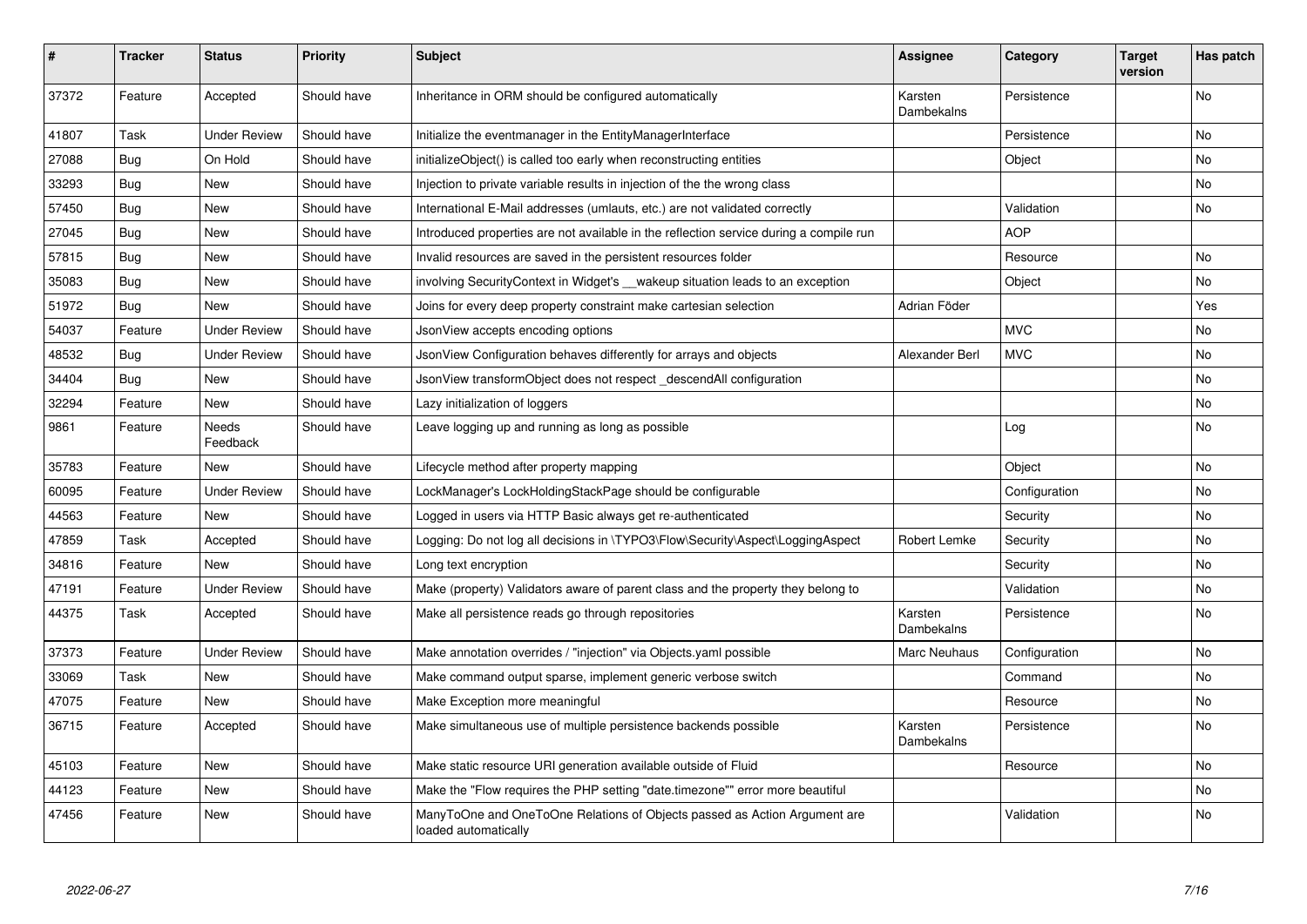| #     | <b>Tracker</b> | <b>Status</b>            | <b>Priority</b> | <b>Subject</b>                                                                                              | <b>Assignee</b>       | Category        | <b>Target</b><br>version | Has patch |
|-------|----------------|--------------------------|-----------------|-------------------------------------------------------------------------------------------------------------|-----------------------|-----------------|--------------------------|-----------|
| 44542 | Task           | New                      | Should have     | Mention the risk of requestPatterns regarding foreign package's SecurityContext<br>usage                    | Adrian Föder          | Documentation - |                          | <b>No</b> |
| 59244 | Feature        | <b>New</b>               | Should have     | Message or Container needs context                                                                          |                       |                 |                          | <b>No</b> |
| 41029 | Bug            | Accepted                 | Should have     | Method security is also evaluating abstract classes                                                         | Karsten<br>Dambekalns | Security        |                          | <b>No</b> |
| 52014 | <b>Bug</b>     | New                      | Should have     | Migration makes fields NOT NULL even though not true                                                        |                       | Persistence     |                          | No        |
| 39609 | Feature        | Accepted                 | Should have     | <b>Migration Version</b>                                                                                    | Karsten<br>Dambekalns | Migrations -    |                          | No        |
| 57972 | Bug            | <b>New</b>               | Should have     | Missing @ManyToOne in example for resource                                                                  |                       | Documentation - |                          | No        |
| 48296 | Task           | <b>Needs</b><br>Feedback | Should have     | Missing method in ExceptionHandlerInterface                                                                 |                       |                 |                          | <b>No</b> |
| 54458 | Bug            | <b>New</b>               | Should have     | Missing Version Number in packages                                                                          |                       | Package         |                          | <b>No</b> |
| 35781 | Feature        | <b>New</b>               | Should have     | Model validation                                                                                            |                       | Validation      |                          | No.       |
| 40824 | Bug            | Needs<br>Feedback        | Should have     | Modified action controller methods not detected properly                                                    | Andreas Förthner      |                 |                          | No        |
| 53620 | <b>Bug</b>     | <b>New</b>               | Should have     | Move Classes/TYPO3/Flow/Composer to own Package                                                             |                       | Package         |                          | No        |
| 44396 | Task           | Accepted                 | Should have     | Move Doctrine ORM integration onto own namespace                                                            | Karsten<br>Dambekalns | Persistence     |                          | No        |
| 59322 | Bug            | <b>New</b>               | Should have     | Mssing field exception should show missing migrations as well                                               |                       | Persistence     |                          | No.       |
| 26745 | Feature        | <b>New</b>               | Should have     | MVC should know about entities lying in the session                                                         |                       | <b>MVC</b>      |                          | No        |
| 31262 | Feature        | New                      | Should have     | Named arguments in Objects yaml for constructor arguments                                                   |                       | Object          |                          | No        |
| 40283 | <b>Bug</b>     | <b>New</b>               | Should have     | New constructor in grandparent class not called                                                             |                       | Object          |                          | No        |
| 30425 | Bug            | New                      | Should have     | New methods are not updated in Policies during Development                                                  |                       | Security        |                          |           |
| 33078 | Bug            | <b>New</b>               | Should have     | No Redirect to Login                                                                                        |                       | Security        |                          | No        |
| 34674 | Feature        | Accepted                 | Should have     | NotFoundView is not injected in ActionController                                                            | Robert Lemke          | <b>MVC</b>      |                          | No.       |
| 49566 | Bug            | <b>New</b>               | Should have     | NULL source values are not handled correctly                                                                | Adrian Föder          | Property        |                          | No        |
| 37302 | Bug            | Needs<br>Feedback        | Should have     | NumberValidator                                                                                             | Carsten Bleicker      | Validation      |                          | <b>No</b> |
| 49372 | Bug            | New                      | Should have     | ObjectConverter ignores implemented interface when mapping subtype                                          |                       |                 |                          | No        |
| 13559 | <b>Bug</b>     | Accepted                 | Should have     | ObjectSerializer failes with persistent objects within arrays                                               | Karsten<br>Dambekalns | Persistence     |                          | No        |
| 56036 | Feature        | <b>New</b>               | Should have     | Optimize autoloading                                                                                        |                       |                 |                          | No.       |
| 56486 | Feature        | New                      | Should have     | Optimize the ObjectManager for performance                                                                  |                       |                 |                          | No        |
| 46974 | Bug            | Accepted                 | Should have     | Original and Proxy class in one file makes it difficult to reach 100% code coverage for<br>functional tests | Christian Müller      | Object          |                          | No.       |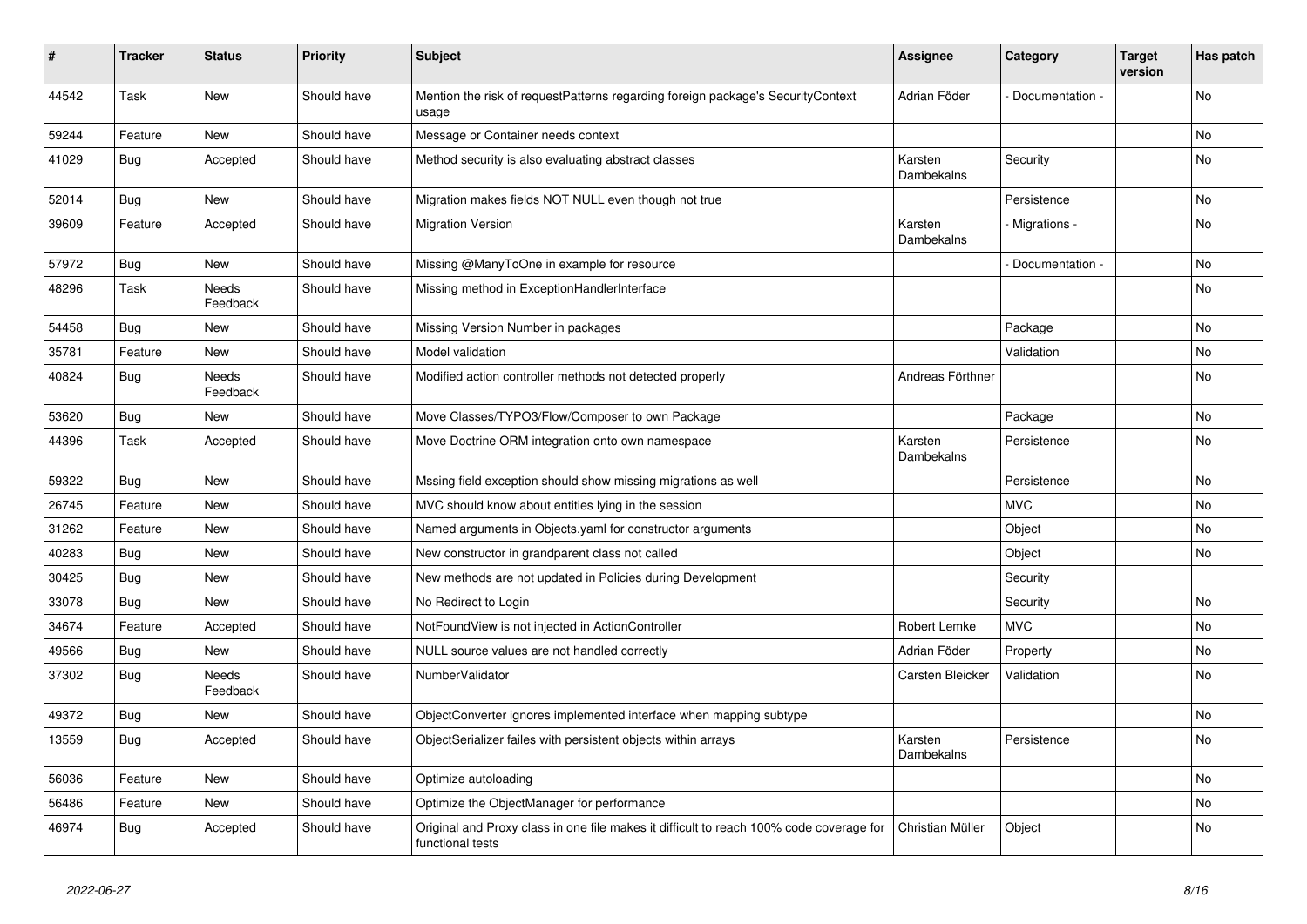| #     | <b>Tracker</b> | <b>Status</b>            | <b>Priority</b> | <b>Subject</b>                                                                               | Assignee               | Category          | <b>Target</b><br>version | Has patch |
|-------|----------------|--------------------------|-----------------|----------------------------------------------------------------------------------------------|------------------------|-------------------|--------------------------|-----------|
| 36804 | <b>Bug</b>     | <b>New</b>               | Should have     | Orphaned entities within aggregates are not removed                                          |                        | Persistence       |                          | <b>No</b> |
| 30418 | Feature        | <b>New</b>               | Should have     | Package bootstrapping following dependencies                                                 |                        | Core              |                          |           |
| 5774  | Feature        | <b>New</b>               | Should have     | Package Manager should clear all cache entries tagged with %PACKAGE%                         |                        | Package           |                          |           |
| 27721 | Bug            | Needs<br>Feedback        | Should have     | Permissions of uploaded resources not correct                                                | Karsten<br>Dambekalns  | Resource          |                          | No        |
| 45669 | Bug            | <b>New</b>               | Should have     | PersistentObjectConverter does not convert ValueObjects by identity                          |                        |                   |                          | <b>No</b> |
| 28052 | Feature        | On Hold                  | Should have     | Possibility to enable or disable accounts                                                    | Julian Kleinhans       | Security          |                          | <b>No</b> |
| 48862 | Feature        | <b>New</b>               | Should have     | Possibility to exclude package from file monitoring                                          |                        | Monitor           |                          | <b>No</b> |
| 9968  | Feature        | New                      | Should have     | Promote security publishing configuration automatically when persisting models               | Andreas Förthner       | Security          |                          |           |
| 38038 | Task           | Accepted                 | Should have     | Proofread FLOW3 manual                                                                       | Ryan J. Peterson       | - Documentation - |                          | No        |
| 56107 | <b>Bug</b>     | New                      | Should have     | Property mapping configuration only supports one wildcard at a time                          |                        | Property          |                          | <b>No</b> |
| 34134 | Bug            | Needs<br>Feedback        | Should have     | PropertyMapper throws unnecessary exception                                                  | Christian Müller       | Property          |                          | Yes       |
| 37292 | Bug            | <b>Under Review</b>      | Should have     | PropertyMappingConfiguration::mapUnknownProperties is not passed down to<br>Subconfiguration | Sebastian<br>Kurfuerst | Property          |                          | Yes       |
| 29202 | Task           | <b>New</b>               | Should have     | Provide a Cherokee Server Configuration for FLOW3                                            |                        | Documentation -   |                          |           |
| 28074 | Feature        | Needs<br>Feedback        | Should have     | Provide a shell script that installs Phoenix or FLOW3 from git                               | Markus Bucher          |                   |                          | <b>No</b> |
| 52590 | Feature        | <b>New</b>               | Should have     | Provide a way to get the Doctrine QueryBuilder                                               |                        |                   |                          | No        |
| 29258 | Feature        | Needs<br>Feedback        | Should have     | Provide a way to override classes by environment                                             |                        |                   |                          | No        |
| 2817  | Feature        | Needs<br>Feedback        | Should have     | Provide safeguard for preventing multiple submits of a form                                  |                        | <b>MVC</b>        |                          | <b>No</b> |
| 29476 | Feature        | <b>New</b>               | Should have     | Provider rendering time and query count for request                                          |                        |                   |                          |           |
| 9537  | Feature        | <b>New</b>               | Should have     | Query criterions should be able to compare whole objects                                     |                        | Persistence       |                          |           |
| 36634 | Bug            | <b>New</b>               | Should have     | Reconstituted entities do not have their properties set when initializeObject() is called    |                        |                   |                          | <b>No</b> |
| 36633 | Bug            | New                      | Should have     | Reconstituted entities should not have the FLOW3 Persistence clone property set              |                        |                   |                          | <b>No</b> |
| 43947 | <b>Bug</b>     | <b>New</b>               | Should have     | Redirect to login after Session timeout                                                      |                        |                   |                          | <b>No</b> |
| 36509 | Feature        | <b>New</b>               | Should have     | redirectToUri to an uri with acl forces a 403 because of missing csrf token.                 |                        |                   |                          | No        |
| 25907 | Task           | <b>New</b>               | Should have     | Referrer should only contain the URI of the previous request                                 |                        | <b>MVC</b>        |                          |           |
| 26767 | Feature        | <b>New</b>               | Should have     | Reflection method to get a method return type and documentation                              |                        | Reflection        |                          |           |
| 45272 | Bug            | New                      | Should have     | Related Value Objects get deleted by default cascading                                       |                        |                   |                          | <b>No</b> |
| 43930 | Task           | <b>Needs</b><br>Feedback | Should have     | Remove canRender() completely?!                                                              | Sebastian<br>Kurfuerst |                   |                          | <b>No</b> |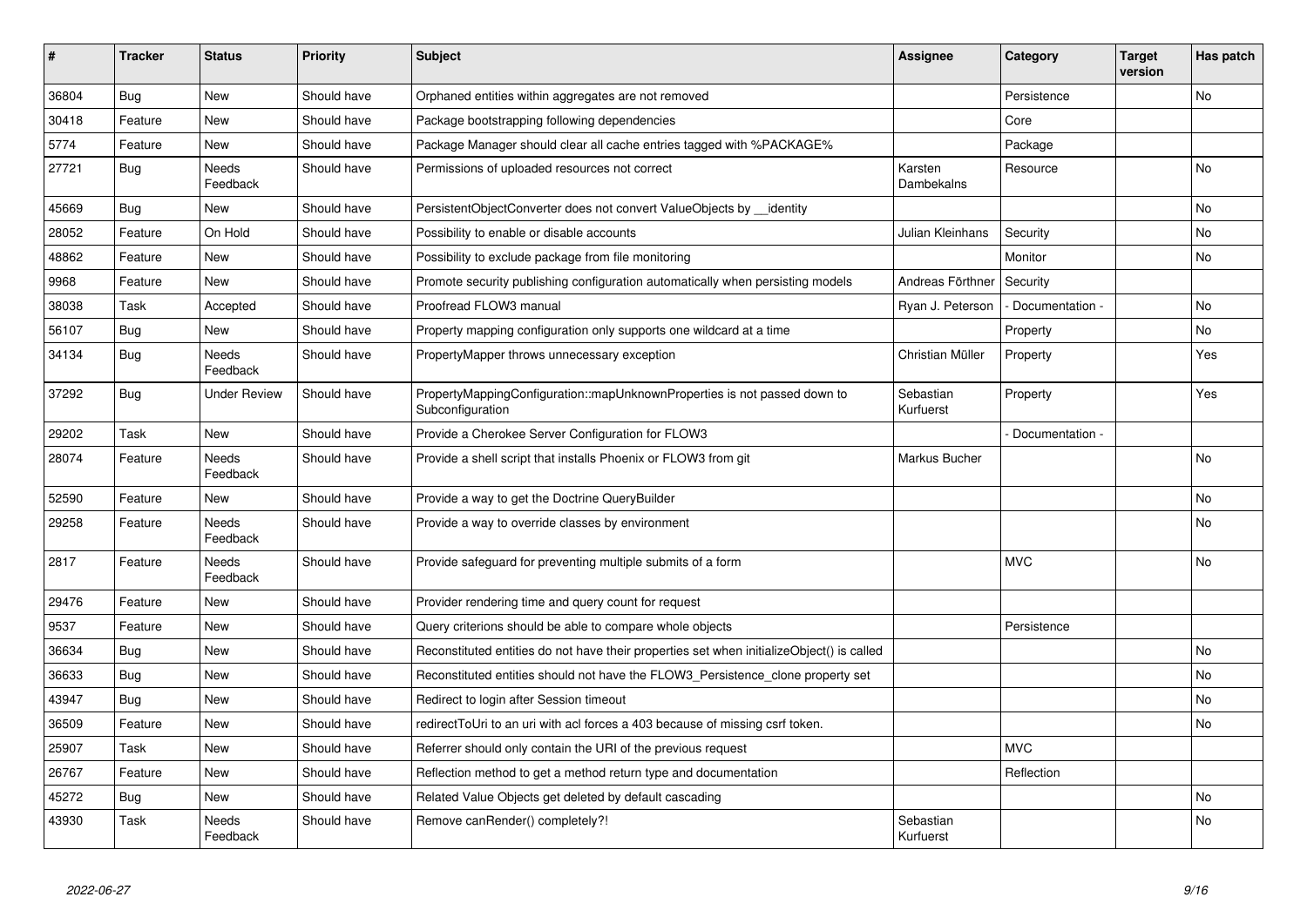| ∦     | <b>Tracker</b> | <b>Status</b>       | <b>Priority</b> | <b>Subject</b>                                                                                                               | Assignee              | Category        | <b>Target</b><br>version | Has patch |
|-------|----------------|---------------------|-----------------|------------------------------------------------------------------------------------------------------------------------------|-----------------------|-----------------|--------------------------|-----------|
| 39253 | Feature        | Accepted            | Should have     | Remove mirroring mode option and code                                                                                        | Karsten<br>Dambekalns | Resource        |                          | No        |
| 48429 | Bug            | New                 | Should have     | Remove- and update-actions on repository are not persisted                                                                   |                       |                 |                          | No        |
| 61043 | Task           | <b>New</b>          | Should have     | Rename ClassSchema to ModelSchema                                                                                            |                       | Reflection      |                          | <b>No</b> |
| 30423 | Feature        | New                 | Should have     | Rendering template of other action without forward                                                                           |                       | <b>MVC</b>      |                          | No        |
| 37279 | Feature        | <b>New</b>          | Should have     | <b>Request PropertyMapping</b>                                                                                               |                       | Property        |                          | No        |
| 45100 | Feature        | <b>Under Review</b> | Should have     | RequestDispatchingAspect should check if entry point can handle current request                                              | Christopher<br>Hlubek |                 |                          |           |
| 58996 | <b>Bug</b>     | New                 | Should have     | ResourceManager adding to persistence                                                                                        |                       |                 |                          | No        |
| 42888 | Bug            | Needs<br>Feedback   | Should have     | ResourceManager chokes on non existing files                                                                                 |                       | Resource        |                          | No        |
| 62009 | Bug            | <b>New</b>          | Should have     | Rewrite URI Filename could be empty                                                                                          |                       |                 |                          |           |
| 55957 | Task           | New                 | Should have     | RFC: Optimize AOP proxies                                                                                                    |                       | <b>AOP</b>      |                          | No        |
| 55958 | Task           | <b>New</b>          | Should have     | RFC: Use PHP 5.4 closure features for direct ObjectAccess                                                                    |                       |                 |                          | No        |
| 54589 | <b>Bug</b>     | New                 | Should have     | Role parent is not removed from roles MM table                                                                               |                       | Security        |                          | No        |
| 49780 | Bug            | New                 | Should have     | Roles are not synchronized                                                                                                   |                       | Security        |                          | <b>No</b> |
| 50395 | Bug            | Accepted            | Should have     | Route cache caches routes for non dispatchable requests                                                                      | Bastian<br>Waidelich  | MVC - Routing   |                          | No        |
| 45917 | Bug            | <b>New</b>          | Should have     | RoutePartHandler transliteration must be improved                                                                            |                       | MVC - Routing   |                          | No        |
| 44891 | Feature        | <b>New</b>          | Should have     | Routes should be able to enforce http/https protocol                                                                         |                       | MVC - Routing   |                          | <b>No</b> |
| 46073 | Bug            | <b>Under Review</b> | Should have     | Scripts::executeCommand must be usable outsite of TYPO3.Flow                                                                 |                       |                 |                          | No        |
| 39414 | Bug            | <b>New</b>          | Should have     | <b>Security Documentation</b>                                                                                                |                       | Documentation - |                          | No        |
| 46210 | Bug            | Needs<br>Feedback   | Should have     | securityContext->getParty() in the initializeObject() method of a session-Scope object<br>throws exception on second request |                       | Session         |                          | No        |
| 37846 | Feature        | New                 | Should have     | Should be able to declare more than one controllerObjectName per requestPatterns                                             |                       | Security        |                          | No        |
| 33465 | Bug            | <b>New</b>          | Should have     | Some vital commands to recover the system fail when recovery is needed                                                       |                       | Command         |                          | No        |
| 39699 | <b>Bug</b>     | Accepted            | Should have     | SQL DDL for TYPO3\FLOW3\Cache\Backend\PdoBackend                                                                             | Karsten<br>Dambekalns | Cache           |                          | No        |
| 45623 | Bug            | New                 | Should have     | SQL error when calling TYPO3. Blog Setup controller                                                                          |                       | Documentation - |                          | No        |
| 38216 | <b>Bug</b>     | Needs<br>Feedback   | Should have     | Static method calls in reflected classes refer to _Original class                                                            |                       |                 |                          | No        |
| 36800 | Task           | Accepted            | Should have     | Streamline Resource object API                                                                                               | Robert Lemke          | Resource        |                          | No        |
| 3728  | Feature        | New                 | Should have     | Support arrays of objects as controller arguments                                                                            |                       | <b>MVC</b>      |                          |           |
| 26765 | Feature        | Accepted            | Should have     | Support class schema features for every reflected class                                                                      | Karsten<br>Dambekalns | Reflection      |                          | No        |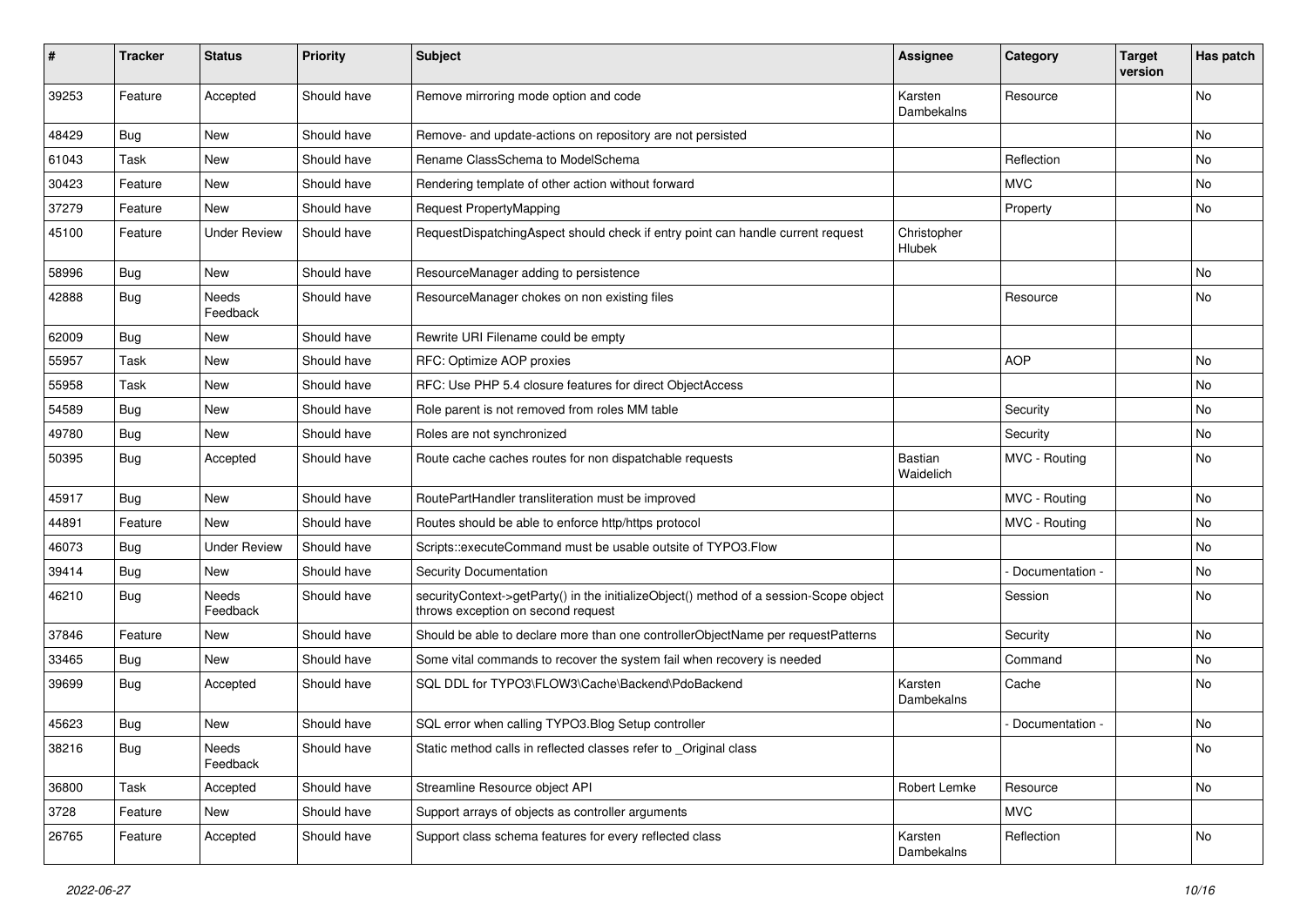| #     | <b>Tracker</b> | <b>Status</b>       | <b>Priority</b> | <b>Subject</b>                                                                                                       | Assignee              | Category                    | <b>Target</b><br>version | Has patch |
|-------|----------------|---------------------|-----------------|----------------------------------------------------------------------------------------------------------------------|-----------------------|-----------------------------|--------------------------|-----------|
| 46371 | Feature        | New                 | Should have     | Support compilation of static information in proxy classes                                                           | Christopher<br>Hlubek |                             |                          | No        |
| 41420 | Feature        | New                 | Should have     | Support entity versioning                                                                                            |                       | Persistence                 |                          | No        |
| 49011 | Bug            | <b>Under Review</b> | Should have     | Support executing TYPO3. Flow inside a PHAR                                                                          |                       |                             |                          | No        |
| 9313  | Feature        | New                 | Should have     | Support for currencies                                                                                               |                       | 118n                        |                          | No        |
| 32106 | Feature        | Accepted            | Should have     | Support for Object source in PropertyMapper                                                                          |                       | Property                    |                          | Yes       |
| 56556 | Feature        | New                 | Should have     | support hasProperty and isProperty                                                                                   |                       |                             |                          | No        |
| 48657 | Feature        | <b>Under Review</b> | Should have     | support HTTP_RANGE                                                                                                   |                       |                             |                          | No        |
| 47273 | Feature        | New                 | Should have     | Support mapping properties with differing types for setter and property                                              |                       | Property                    |                          | No        |
| 3153  | Feature        | New                 | Should have     | Support of action based filter rules defined by annotation.                                                          |                       | <b>MVC</b>                  |                          |           |
| 51676 | Feature        | <b>Under Review</b> | Should have     | Support of symlinks for Resources                                                                                    |                       | Resource                    |                          | No.       |
| 30258 | Feature        | New                 | Should have     | Support optional package dependencies                                                                                |                       |                             |                          |           |
| 56916 | Feature        | New                 | Should have     | Support PATCH request method as of RFC5789                                                                           |                       | Http                        |                          | No        |
| 4146  | Feature        | Accepted            | Should have     | Support typed parameters for validation                                                                              | Karsten<br>Dambekalns | Validation                  |                          |           |
| 45409 | Feature        | New                 | Should have     | Support validation of abstract nested properties                                                                     |                       | Validation                  |                          | No        |
| 3588  | Feature        | Accepted            | Should have     | Support value objects in the Object Factory                                                                          | Robert Lemke          | Object                      |                          |           |
| 54744 | Bug            | New                 | Should have     | System.log contains many NOTICE Flow The argument "workspace" declared in<br>pointcut does not exist in method TYPO3 |                       | Log                         |                          | No        |
| 1856  | Feature        | <b>New</b>          | Should have     | The Package Manager checks dependencies between packages on each activation /<br>deactivation                        | Christopher<br>Hlubek | Package                     |                          |           |
| 52280 | Task           | <b>Under Review</b> | Should have     | Throw Exception if there is an array in PSR-0 autoload                                                               |                       |                             |                          | Yes       |
| 33018 | Feature        | New                 | Should have     | Translator should support override of labels from other packages                                                     |                       | 118n                        |                          | No        |
| 53350 | Bug            | Accepted            | Should have     | Trying to create a Link in an Template in CLI Context should provide a helpful<br>exception                          | Bastian<br>Waidelich  | MVC - Routing               |                          | No        |
| 59747 | <b>Bug</b>     | <b>New</b>          | Should have     | TYPO3\Flow\Error\Exception thrown in file ErrorHandler.php                                                           |                       |                             |                          | No        |
| 59049 | Bug            | New                 | Should have     | TYPO3\Flow\Error\Exception thrown in file ErrorHandler.php                                                           |                       | - Error Handler<br>Report - |                          | No        |
| 58852 | <b>Bug</b>     | New                 | Should have     | TYPO3\Flow\Security\Exception\AccessDeniedException should clarify which action<br>fails to execute                  |                       | Security                    |                          | No        |
| 45405 | Bug            | Accepted            | Should have     | Uncaught Exception in DynamicRoutePart                                                                               | Bastian<br>Waidelich  | MVC - Routing               |                          | No        |
| 43572 | Feature        | New                 | Should have     | Uri should support manipulation of query arguments                                                                   |                       |                             |                          | No        |
| 37316 | Bug            | New                 | Should have     | Use findBestMatchingLocale instead of getDefaultLocale?                                                              |                       | Validation                  |                          | No        |
| 25988 | Bug            | New                 | Should have     | Useless proxies are built for some classes                                                                           |                       | Object                      |                          |           |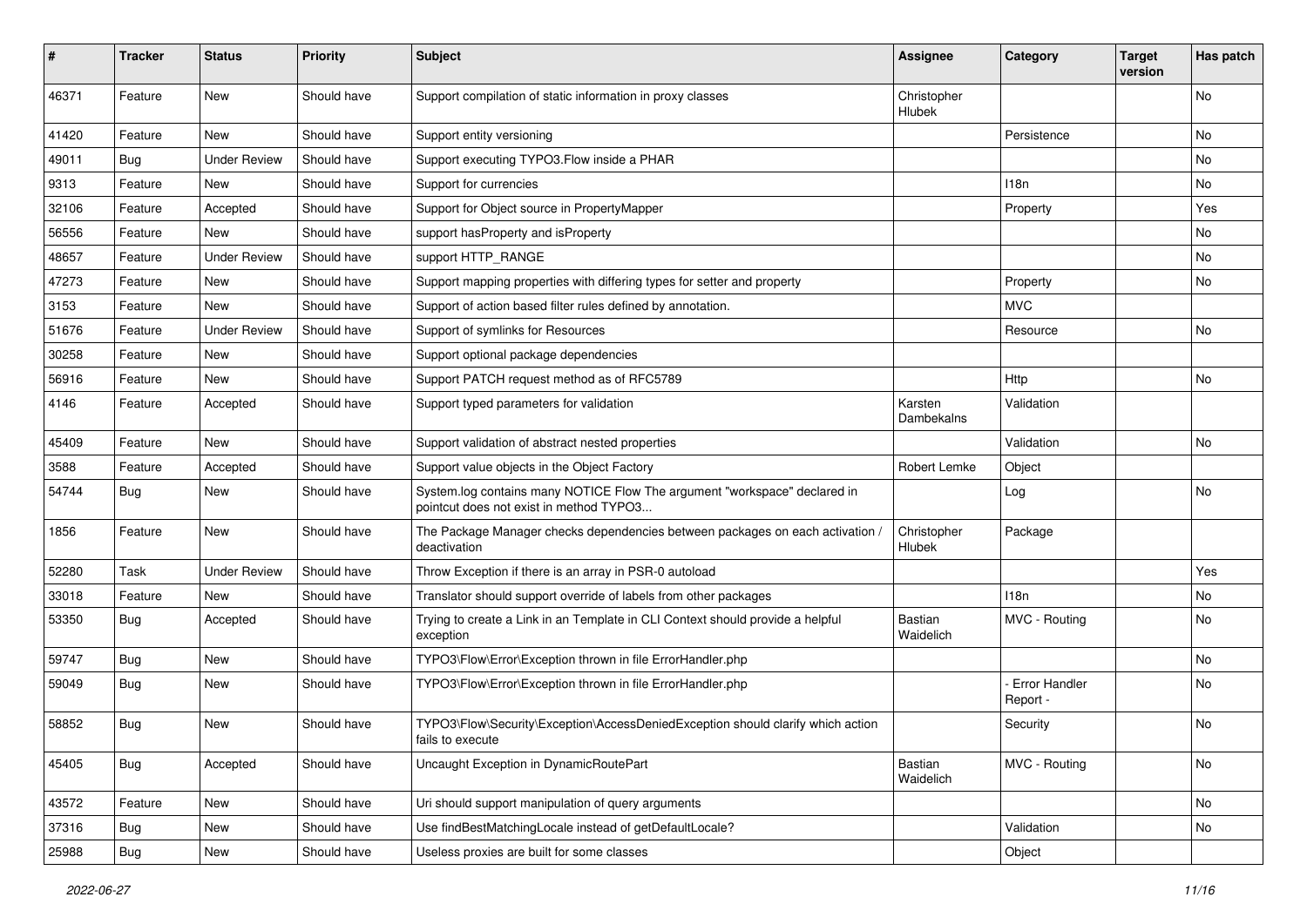| #     | <b>Tracker</b> | <b>Status</b>            | <b>Priority</b> | <b>Subject</b>                                                                                            | Assignee              | Category      | <b>Target</b><br>version | Has patch |
|-------|----------------|--------------------------|-----------------|-----------------------------------------------------------------------------------------------------------|-----------------------|---------------|--------------------------|-----------|
| 59357 | Bug            | New                      | Should have     | Using the PackageManager directly instead of the Interface results in unexpected<br>behavior              |                       |               |                          | No        |
| 46011 | Task           | New                      | Should have     | Validate annotation with missing type should throw useful error                                           |                       | Validation    |                          | <b>No</b> |
| 28399 | Feature        | <b>Needs</b><br>Feedback | Should have     | Validation message and code should be configurable for bundled validators                                 |                       | Validation    |                          | No        |
| 37564 | Bug            | New                      | Should have     | Validation of Parent Object containing properties of type ManyToOne and<br>ManyToMany to same Target      |                       | Validation    |                          | No        |
| 31261 | Feature        | New                      | Should have     | Virtual objects - generate proxy classes for interfaces                                                   |                       | Object        |                          | No        |
| 47951 | Feature        | <b>New</b>               | Should have     | Warn if persistence stack is not empty at the end of a get-request                                        |                       | Persistence   |                          | <b>No</b> |
| 43993 | Task           | New                      | Should have     | Warn when no migrations are found at all during doctrine: migrate                                         |                       | Persistence   |                          | No        |
| 37405 | Feature        | <b>Under Review</b>      | Should have     | When changing a property wich is used in routing the Link-VH should direkt to the<br>new properties value |                       | MVC - Routing |                          | No        |
| 8464  | Feature        | <b>New</b>               | Should have     | Write settings using the ConfigurationManager                                                             |                       | Configuration |                          | No        |
| 57796 | Bug            | New                      | Should have     | XLIFF Fails if $id ==$ nodedata                                                                           |                       |               |                          | <b>No</b> |
| 46318 | Feature        | New                      | Should have     | [caching framework] Extend cache interface to handle multiple entries                                     |                       | Cache         |                          | No        |
| 39674 | Bug            | New                      | Should have     | \TYPO3\FLOW3\var dump behaves weird in controller actions doing return                                    |                       | <b>MVC</b>    |                          | No        |
| 35720 | Bug            | New                      | Must have       | Access denied Exception for widget links to actions with a policy                                         |                       | Security      |                          | No        |
| 33055 | Bug            | New                      | Must have       | AccessDeniedException instead of WebRedirect                                                              |                       | Security      |                          | No        |
| 38980 | Bug            | New                      | Must have       | ActionController: behavior of required arguments is not consistent                                        |                       | Validation    |                          | No        |
| 27379 | <b>Bug</b>     | <b>Needs</b><br>Feedback | Must have       | add check to clear the database at tearDown in testing                                                    |                       |               |                          | No        |
| 31500 | <b>Bug</b>     | <b>Under Review</b>      | Must have       | Argument validation for CLI requests is not done                                                          | Karsten<br>Dambekalns | Validation    |                          | <b>No</b> |
| 2974  | <b>Bug</b>     | New                      | Must have       | Aspect / Proxy Cache is not emptied automatically if an interface used for introduction<br>was modified   | <b>Robert Lemke</b>   | <b>AOP</b>    |                          |           |
| 1785  | Feature        | New                      | Must have       | Automatic garbage collection for expired cache entries                                                    |                       | Cache         |                          |           |
| 42520 | Bug            | New                      | Must have       | Cache must be flushed globally for package state changes                                                  |                       | Core          |                          | No        |
| 58622 | Feature        | <b>New</b>               | Must have       | Clearer Exception: Array to string conversion                                                             |                       | Core          |                          | No        |
| 43621 | Bug            | Under Review             | Must have       | Composer installer overwrites Settings.yaml.example                                                       | Karsten<br>Dambekalns |               |                          | No        |
| 3755  | Task           | New                      | Must have       | Concurrency stress testing and cache mechanism                                                            |                       | - Testing -   |                          |           |
| 31210 | <b>Bug</b>     | New                      | Must have       | constructor of proxy class not compatible with interfaces defening a constructor                          |                       | Object        |                          | No        |
| 42606 | Bug            | New                      | Must have       | Content Security with nested objects                                                                      |                       | Security      |                          | No.       |
| 57541 | <b>Bug</b>     | <b>Under Review</b>      | Must have       | Content Security: operands work intrinsically differently in Rewrite and Manual check                     |                       | Security      |                          | No        |
| 41148 | Bug            | New                      | Must have       | Converting of ValueObjects                                                                                |                       |               |                          | No        |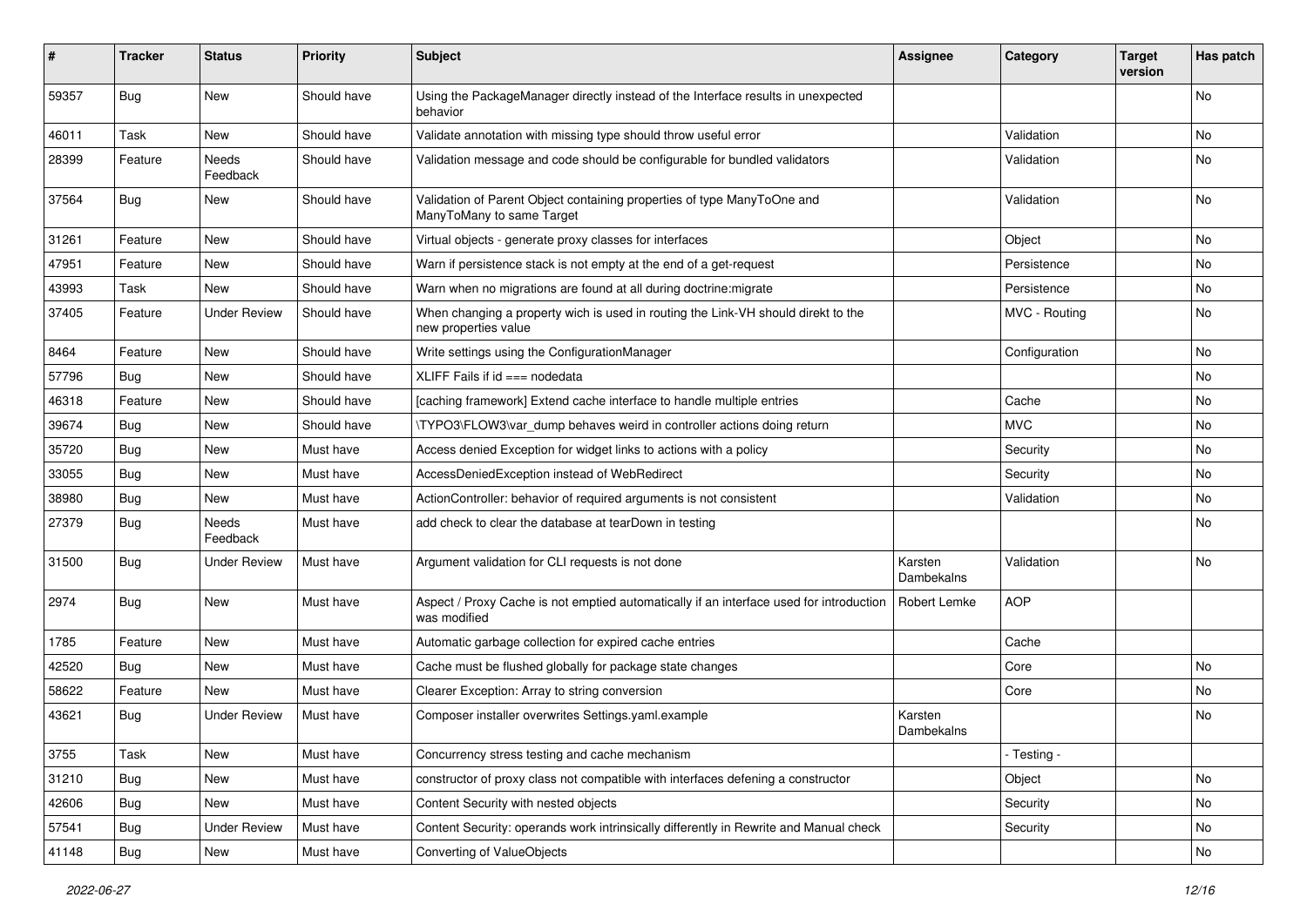| ∦     | <b>Tracker</b> | <b>Status</b>       | <b>Priority</b> | Subject                                                                                               | <b>Assignee</b>             | Category        | <b>Target</b><br>version | Has patch                    |
|-------|----------------|---------------------|-----------------|-------------------------------------------------------------------------------------------------------|-----------------------------|-----------------|--------------------------|------------------------------|
| 47073 | Bug            | New                 | Must have       | Cookie causes Error after Update                                                                      |                             | Http            |                          | No                           |
| 3580  | Feature        | New                 | Must have       | Create an administration panel for the FLOW3 Development context                                      |                             | <b>MVC</b>      |                          |                              |
| 35831 | <b>Bug</b>     | New                 | Must have       | Deleting or unpublishing of a resource deletes all published symlinks<br>(Web/_Resources/Persistent)  |                             |                 |                          | No                           |
| 50115 | Feature        | <b>Under Review</b> | Must have       | During the policy loading, we need to take care if class exist                                        | Dominique Feyer             | Security        |                          | Yes                          |
| 37212 | Feature        | Accepted            | Must have       | Edge Side Includes (ESI)                                                                              | Robert Lemke                | Http            |                          | No                           |
| 55870 | Feature        | New                 | Must have       | Enhance f:form.textfield or add a f:form.datefield VH with enhanced validation and<br>propertymapping | Christian Müller            |                 |                          | No                           |
| 33024 | Bug            | Accepted            | Must have       | Exception when validating a float in a Model with the Number validator                                | Karsten<br>Dambekalns       | 118n            |                          | No                           |
| 58975 | <b>Bug</b>     | <b>New</b>          | Must have       | Fix command for Linux in Qucikstart documentation                                                     |                             | Documentation - |                          | No                           |
| 56856 | Bug            | <b>Under Review</b> | Must have       | Fix StandardView Template                                                                             |                             |                 |                          | No                           |
| 55937 | <b>Bug</b>     | <b>New</b>          | Must have       | FlashMessage queue is lost                                                                            |                             | Session         |                          | No                           |
| 56544 | <b>Bug</b>     | New                 | Must have       | FLOW Exception on tar package inclusion via composer                                                  |                             | Core            |                          | No                           |
| 30424 | Bug            | New                 | Must have       | Forward object arguments with changes                                                                 |                             | <b>MVC</b>      |                          |                              |
| 37352 | <b>Bug</b>     | <b>Under Review</b> | Must have       | generateValueHash() should use getIdentifierByObject()                                                | Karsten<br>Dambekalns       | Persistence     |                          | No                           |
| 32105 | <b>Bug</b>     | New                 | Must have       | Ignore Validation ignored if ACL is set for this controller action                                    |                             | Security        |                          | No                           |
| 38065 | Feature        | New                 | Must have       | Implement content security for DQL queries                                                            | Andreas Förthner            | Security        |                          | No                           |
| 46120 | Bug            | New                 | Must have       | Important step missing in the installation chapter                                                    |                             | Documentation - |                          | <b>No</b>                    |
| 37571 | <b>Bug</b>     | New                 | Must have       | Inherited proxies fail when implementing clone                                                        |                             | <b>AOP</b>      |                          | No                           |
| 58494 | <b>Bug</b>     | Needs<br>Feedback   | Must have       | Inifinite redirects if index.php presents in URI                                                      | <b>Bastian</b><br>Waidelich | MVC - Routing   |                          | No                           |
| 32425 | <b>Bug</b>     | Accepted            | Must have       | IpAddressRange methods not completly implemented                                                      | Karsten<br>Dambekalns       | Security        |                          | Yes                          |
| 46097 | <b>Bug</b>     | New                 | Must have       | Logged in user gets session of an other logged in user                                                | Robert Lemke                | Session         |                          | No                           |
| 49373 | <b>Bug</b>     | New                 | Must have       | Methods policy with key "Controllers" is ignored                                                      |                             | Security        |                          | No                           |
| 40555 | Feature        | Accepted            | Must have       | Missing command arguments parameter in Core\Booting\Scripts::executeCommand()                         | Karsten<br>Dambekalns       | Core            |                          | Yes                          |
| 54451 | Bug            | New                 | Must have       | No functionality at Apache environments with suexec                                                   |                             |                 |                          | $\operatorname{\mathsf{No}}$ |
| 54549 | Bug            | New                 | Must have       | PackageManager::createPackage is incompatible to PackageManagerInterface                              |                             |                 |                          | No                           |
| 56601 | Bug            | <b>Under Review</b> | Must have       | PersistenceManager wrong handling of ORM\ld                                                           |                             |                 |                          | No                           |
| 6603  | Feature        | New                 | Must have       | Provide a policy management API                                                                       | Andreas Förthner            | Security        |                          |                              |
| 34879 | <b>Bug</b>     | Accepted            | Must have       | Proxied object is not update()able                                                                    | Karsten<br>Dambekalns       | Persistence     |                          | No                           |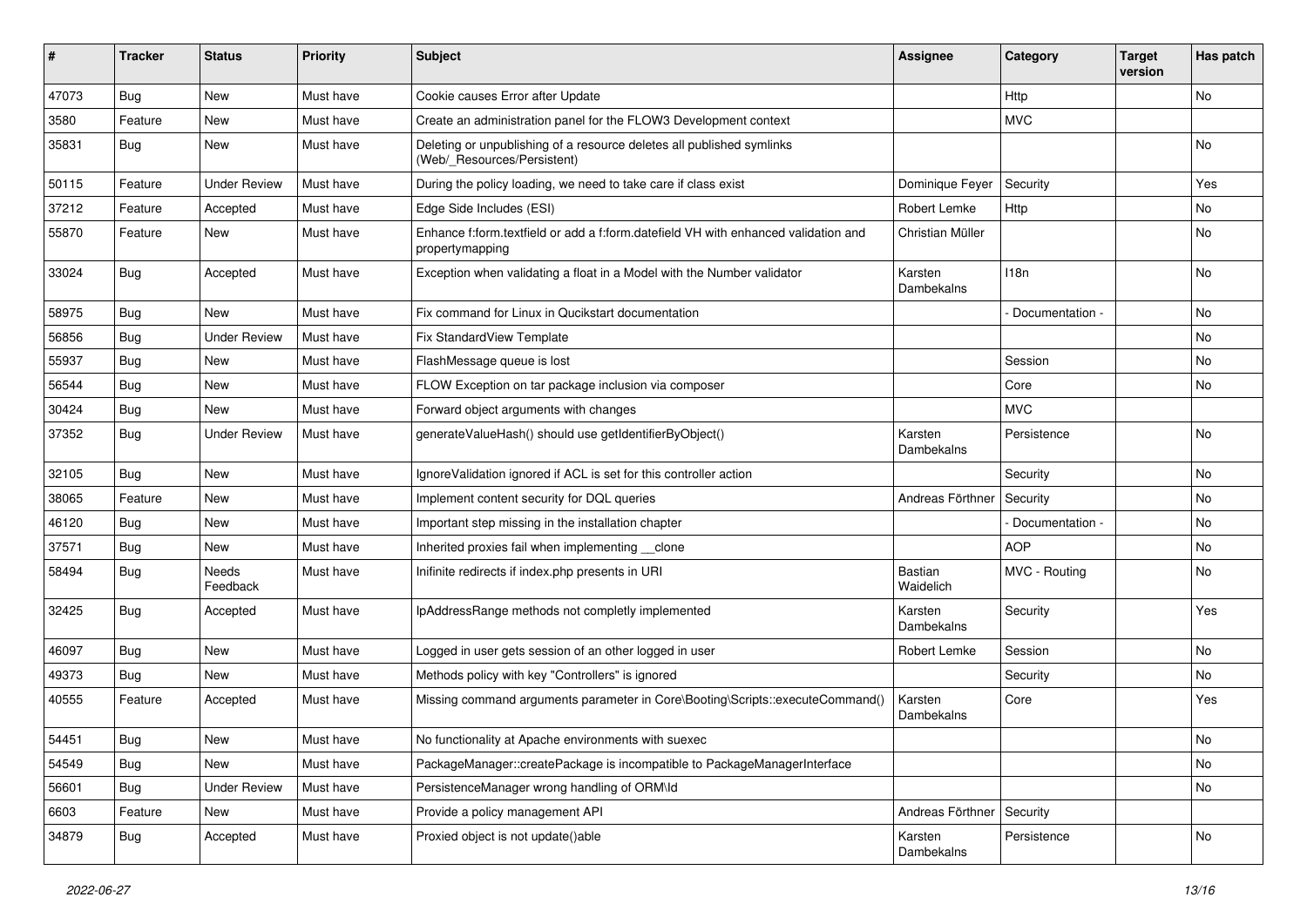| #     | <b>Tracker</b> | <b>Status</b>       | <b>Priority</b> | <b>Subject</b>                                                                                                                                          | <b>Assignee</b>       | Category        | <b>Target</b><br>version | Has patch     |
|-------|----------------|---------------------|-----------------|---------------------------------------------------------------------------------------------------------------------------------------------------------|-----------------------|-----------------|--------------------------|---------------|
| 44738 | Feature        | <b>New</b>          | Must have       | Re-Validation of argument's custom validators                                                                                                           |                       | Validation      |                          | <b>No</b>     |
| 10678 | <b>Bug</b>     | New                 | Must have       | ReflectionService doesn't reflect methods of child classes correctly when they get<br>reflected before their parent class in the initialization process |                       | Reflection      |                          |               |
| 49423 | <b>Bug</b>     | <b>New</b>          | Must have       | Role name and packageKey are not accessible                                                                                                             |                       |                 |                          | <b>No</b>     |
| 32869 | <b>Bug</b>     | New                 | Must have       | Security config tokenClass doesnt throw exception if not found the class                                                                                |                       | Security        |                          | No.           |
| 37227 | <b>Bug</b>     | On Hold             | Must have       | securityContext->getParty is not available in widget context                                                                                            |                       | Session         |                          | <b>No</b>     |
| 44314 | Task           | Accepted            | Must have       | slightly file permissions for /Configuration/* and /Data/Persistent/EncryptionKey                                                                       | Karsten<br>Dambekalns | Security        |                          | No            |
| 11039 | <b>Bug</b>     | Needs<br>Feedback   | Must have       | Static object container injects properties to result of factory object                                                                                  |                       |                 |                          | <b>No</b>     |
| 56744 | Feature        | New                 | Must have       | stay logged in                                                                                                                                          |                       |                 |                          | <b>No</b>     |
| 37473 | Bug            | <b>New</b>          | Must have       | Subsequent Exceptions related to Doctrine Entity Manager makes it snap shut                                                                             |                       | - Testing -     |                          | <b>No</b>     |
| 46689 | <b>Bug</b>     | New                 | Must have       | The new ClassLoader swallows Fatal Errors                                                                                                               | Marc Neuhaus          |                 |                          | No            |
| 45253 | Task           | Accepted            | Must have       | Throw exception in PointcutMethodNameFilter if given method's argument does not<br>match the actual method signature                                    | Christian Müller      | Security        |                          | <b>No</b>     |
| 3305  | Feature        | Accepted            | Must have       | Unmodified objects retrieved from a repository should not be validated in the<br>controller                                                             | Robert Lemke          | <b>MVC</b>      |                          | No            |
| 35868 | Bug            | On Hold             | Must have       | Unstable condition in Utility\Environment                                                                                                               | Karsten<br>Dambekalns | Environment     |                          | <b>No</b>     |
| 45249 | Bug            | <b>New</b>          | Must have       | Update composer project-create command listing                                                                                                          |                       | Documentation - |                          | No            |
| 41496 | <b>Bug</b>     | New                 | Must have       | Upload identical Resources, deleting fails                                                                                                              |                       | Resource        |                          | <b>No</b>     |
| 32873 | Bug            | Accepted            | Must have       | Value changes for logged in account are not persisted due to session serialization                                                                      | Karsten<br>Dambekalns |                 |                          | No            |
| 29405 | Bug            | New                 | Must have       | When storing a new entity inside the session, it will be fully serialized instead of just<br>the reference being stored                                 |                       | Session         |                          |               |
| 51120 | <b>Bug</b>     | New                 | Must have       | \TYPO3\Flow\Core\Booting::buildSubprocessCommand - wrong command if passed<br>more than one parameters                                                  |                       | Core            |                          | No            |
| 46425 | Task           | <b>Under Review</b> | Should have     | DI proxy classes use raw reflection instead of RelfectionService                                                                                        | Christian Müller      | Core            | 2.0.1                    | <b>No</b>     |
| 42465 | Task           | New                 | Should have     | Document i18n settings                                                                                                                                  |                       | Documentation - | 2.0.1                    | No.           |
| 44148 | Bug            | New                 | Should have     | Documentation for executeCommand() needs clarification                                                                                                  |                       |                 | 2.0.1                    | No            |
| 47487 | Bug            | New                 | Should have     | Functional test classes in package without classes are not compiled                                                                                     |                       | Core            | 2.0.1                    | No            |
| 47950 | Bug            | New                 | Should have     | import of remote resources                                                                                                                              |                       | Resource        | 2.0.1                    | No            |
| 43541 | Bug            | New                 | Should have     | Incomplete classes path detection for PSR-0                                                                                                             |                       | Core            | 2.0.1                    | No            |
| 43190 | Bug            | Accepted            | Should have     | Misleading exception message for incompatible database structure                                                                                        | Karsten<br>Dambekalns | Persistence     | 2.0.1                    | No            |
| 47325 | <b>Bug</b>     | <b>Under Review</b> | Should have     | ReflectionData and classSchema caches need not be freezable                                                                                             |                       | Reflection      | 2.0.1                    | $\mathsf{No}$ |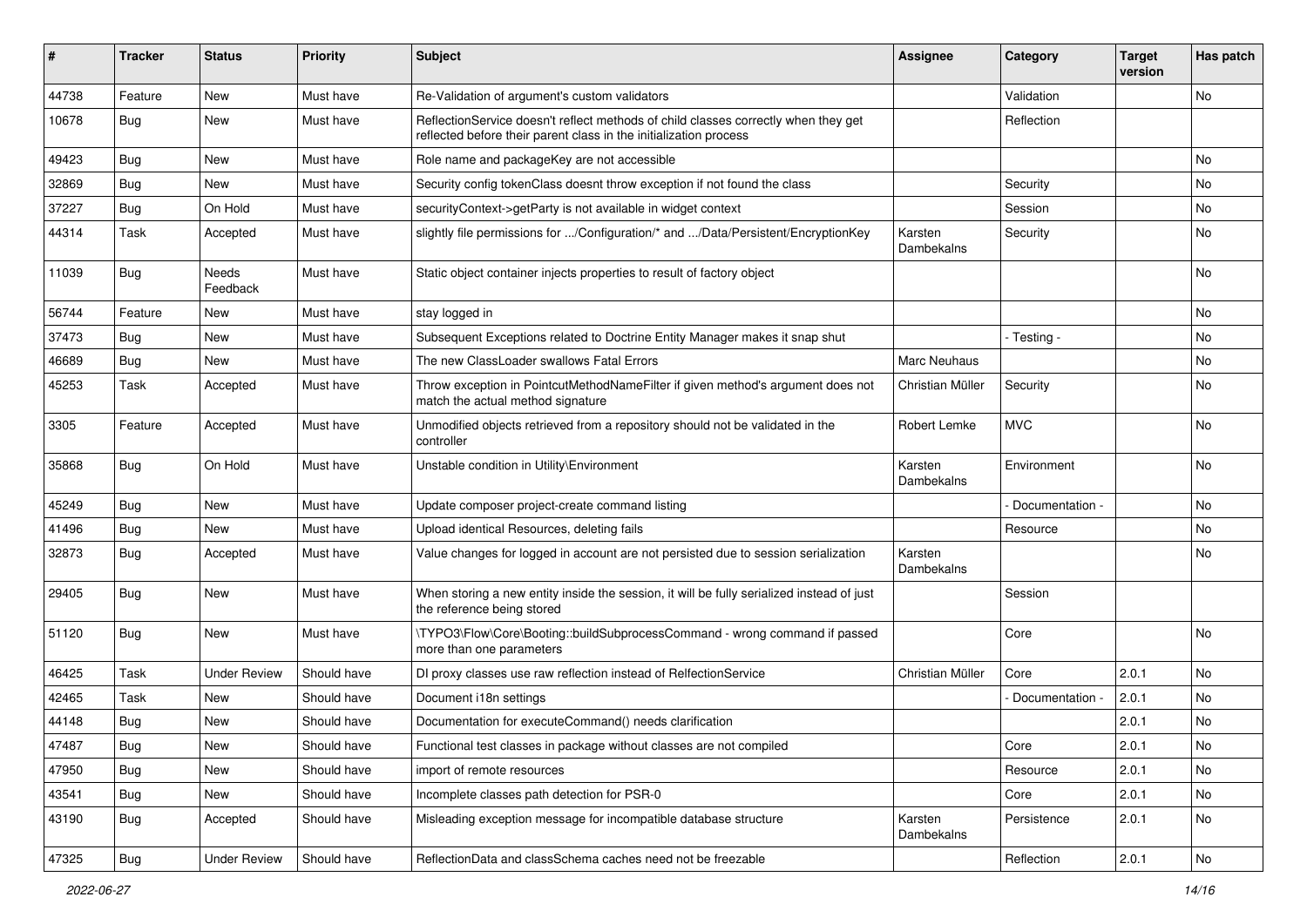| ∦     | <b>Tracker</b>   | <b>Status</b>            | <b>Priority</b> | <b>Subject</b>                                                                                          | Assignee              | Category         | <b>Target</b><br>version | Has patch      |
|-------|------------------|--------------------------|-----------------|---------------------------------------------------------------------------------------------------------|-----------------------|------------------|--------------------------|----------------|
| 47858 | <b>Bug</b>       | <b>Needs</b><br>Feedback | Should have     | Remove .htaccess from Composer Installer Essentials                                                     | Christopher<br>Hlubek | Package          | 2.0.1                    | <b>No</b>      |
| 44184 | Bug              | <b>New</b>               | Should have     | Request arguments are not merged correctly for single object actions                                    |                       | <b>MVC</b>       | 2.0.1                    | No             |
| 44186 | <b>Bug</b>       | <b>New</b>               | Should have     | Request does not accept custom Content-Type                                                             |                       | <b>MVC</b>       | 2.0.1                    | <b>No</b>      |
| 44203 | Bug              | Needs<br>Feedback        | Should have     | Session implementation is still racy                                                                    | Robert Lemke          | Session          | 2.0.1                    | <b>No</b>      |
| 44361 | Bug              | <b>New</b>               | Should have     | TYPO3\Flow\I18n\Formatter\DatetimeFormatter - caching DATETIME type                                     |                       | 118 <sub>n</sub> | 2.0.1                    | <b>No</b>      |
| 39096 | <b>Bug</b>       | <b>New</b>               | Should have     | Unnecessary compile invoked in non production context?                                                  |                       | Core             | 2.0.1                    | <b>No</b>      |
| 44185 | <b>Bug</b>       | <b>New</b>               | Should have     | XML body always need a root node                                                                        |                       | <b>MVC</b>       | 2.0.1                    | <b>No</b>      |
| 48093 | <b>Bug</b>       | <b>New</b>               | Must have       | AbstractCompositeValidators memory consumption continuously grow                                        |                       | Validation       | 2.0.1                    | Yes            |
| 32707 | Bug              | Accepted                 | Must have       | <b>Bad Bad FileBackend</b>                                                                              | Karsten<br>Dambekalns | Cache            | 2.0.1                    | <b>No</b>      |
| 51809 | Bug              | <b>Under Review</b>      | Must have       | Commit "[BUGFIX] Published resources don't support symlinks" produces an fatal<br>error on Windows      | Adrian Föder          | Core             | 2.0.1                    | <b>No</b>      |
| 48898 | <b>Bug</b>       | <b>New</b>               | Must have       | configuration for roles fails if one of Policy yaml files contain empty "roles array"                   | Christian Müller      | Security         | 2.0.1                    | No             |
| 42601 | Bug              | <b>Under Review</b>      | Must have       | Content Security: QOM rewriting is omitted if used in certain cases in an Action<br>Controller          | Robert Lemke          | Security         | 2.0.1                    | No             |
| 27798 | <b>Bug</b>       | Accepted                 | Must have       | CSRF protection not working for forms in a plugin                                                       |                       | Security         | 2.0.1                    | <b>No</b>      |
| 46716 | Bug              | <b>New</b>               | Must have       | Empty class names in Dependencylnjection proxy code when using Caches /<br>Factory-created dependencies |                       | Object           | 2.0.1                    | No             |
| 47331 | <b>Bug</b>       | Accepted                 | Must have       | ObjectManager shutdown with Dependency Injection Proxy causes fatal errors                              |                       | Object           | 2.0.1                    | N <sub>o</sub> |
| 42101 | Bug              | <b>New</b>               | Must have       | Proxyclasses are not rebuild in Development context unless cache is empty                               |                       | Object           | 2.0.1                    | <b>No</b>      |
| 45041 | <b>Bug</b>       | <b>New</b>               | Must have       | Set file permissions doesnt work                                                                        |                       | Command          | 2.0.1                    | <b>No</b>      |
| 40854 | Task             | <b>New</b>               | Must have       | Update security documentation (authentication in 1.2)                                                   |                       | Documentation -  | 2.0.1                    | <b>No</b>      |
| 49025 | Task             | <b>Under Review</b>      | Could have      | Dynamic locale detection / determination                                                                | Adrian Föder          | 118n             | 2.1                      | No             |
| 58927 | <b>Bug</b>       | <b>New</b>               | Should have     | Overlapping ressouce definitions in Policy yaml resolved incorrectly                                    |                       | Security         | 2.1                      | No             |
| 58153 | <b>Bug</b>       | New                      | Should have     | Session - Scope, Property with interface annotation fails at wakeup                                     |                       | <b>AOP</b>       | 2.1                      | <b>No</b>      |
| 54046 | Bug              | <b>New</b>               | Must have       | Removal of ValueObjects from a ManyToMany relationship is not possible                                  |                       | Persistence      | 2.1                      | No             |
| 58579 | Feature          | <b>New</b>               | Should have     | Adding own environment constants to Flow                                                                |                       |                  | 2.x                      | <b>No</b>      |
| 51847 | Bug              | <b>New</b>               | Should have     | Overiding controller actions with other required parameter sets results in fatal error.                 |                       | Reflection       | 2.x                      | No             |
| 57374 | Bug              | <b>New</b>               | Should have     | Persisted entities saved in session are not resolved                                                    |                       | Session          | 2.x                      | No             |
| 62292 | Major<br>Feature | <b>New</b>               | Should have     | Support for entity translation                                                                          |                       | 118n             | 2.x                      | No             |
| 56639 | Feature          | <b>New</b>               | Must have       | Implement "getPrivateStorageUriByResource()" for recieving (image-) file URIs                           | Robert Lemke          |                  | 2.x                      |                |